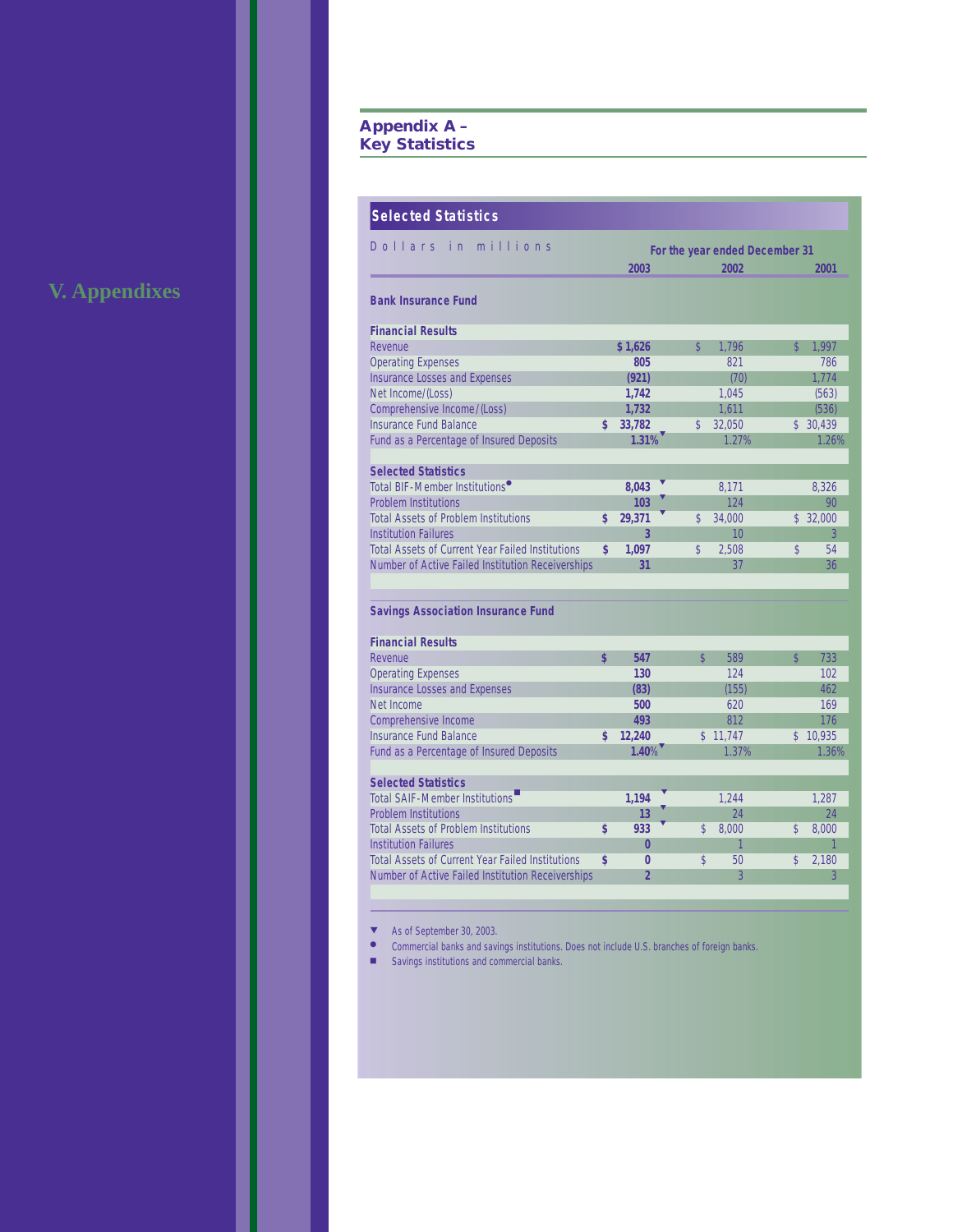|  | Number and Deposits of BIF-Insured Banks Closed Because of Financial Difficulties, 1934 through 2003 ่ |  |
|--|--------------------------------------------------------------------------------------------------------|--|
|  |                                                                                                        |  |

Dollars in Thousands

|                                                      |                                                                                   | <b>Number of Insured Banks</b>                    |                                                                                                             |                                                                                           | <b>Deposits of Insured Banks</b>                                              |                                                                                           |                                                                                           |
|------------------------------------------------------|-----------------------------------------------------------------------------------|---------------------------------------------------|-------------------------------------------------------------------------------------------------------------|-------------------------------------------------------------------------------------------|-------------------------------------------------------------------------------|-------------------------------------------------------------------------------------------|-------------------------------------------------------------------------------------------|
| Year                                                 | <b>Total</b>                                                                      | <b>Without</b><br><b>Disbursements</b><br>by FDIC | With<br><b>Disbursements</b><br>by FDIC                                                                     | <b>Total</b>                                                                              | <b>Without</b><br><b>Disbursements</b><br>by FDIC                             | With<br><b>Disbursements</b><br>by FDIC                                                   | <b>Assets</b>                                                                             |
| <b>Total</b>                                         | 2,113                                                                             | 19                                                | 2,094                                                                                                       | \$217,723,839                                                                             | \$4,298,814                                                                   | \$213,425,025                                                                             | \$258,418,418                                                                             |
| 2003<br>2002<br>2001<br>2000<br>1999<br>1998<br>1997 | 3<br>10<br>3<br>6<br>7<br>3<br>1                                                  | ۳                                                 | $\mathbf{3}$<br>10<br>3<br>6<br>$\overline{7}$<br>3<br>1                                                    | 903,504<br>2,124,501<br>49,926<br>311,950<br>1,268,151<br>335,076<br>26,800               | ÷.                                                                            | 903,504<br>2,124,501<br>49,926<br>311,950<br>1,268,151<br>335,076<br>26,800               | 1,096,724<br>2,507,565<br>54,470<br>378,088<br>1,423,819<br>370,400<br>25,921             |
| 1996<br>1995<br>1994<br>1993<br>1992<br>1991<br>1990 | 5<br>6<br>13<br>41<br>120<br>124<br>168                                           | 1<br>10                                           | 5<br>6<br>12<br>41<br>110<br>124<br>168                                                                     | 168,228<br>632,700<br>1,236,488<br>3,132,177<br>41,150,898<br>53,751,763<br>14,473,300    | 4,257,667<br>$\equiv$                                                         | 168,228<br>632,700<br>1,236,488<br>3,132,177<br>36,893,231<br>53,751,763<br>14,473,300    | 182.502<br>753.024<br>1.392.140<br>3,539,373<br>44,197,009<br>63,119,870<br>15,660,800    |
| 1989<br>1988<br>1987<br>1986<br>1985<br>1984<br>1983 | 206<br>200<br>184<br>138<br>120<br>79<br>48                                       |                                                   | 206<br>200<br>184<br>138<br>120<br>79<br>48                                                                 | 24,090,551<br>24,931,302<br>6,281,500<br>6,471,100<br>8.059.441<br>2,883,162<br>5,441,608 |                                                                               | 24,090,551<br>24,931,302<br>6,281,500<br>6,471,100<br>8,059,441<br>2,883,162<br>5,441,608 | 29,168,596<br>35,697,789<br>6,850,700<br>6.991.600<br>8,741,268<br>3,276,411<br>7,026,923 |
| 1982<br>1981<br>1980<br>1979<br>1978<br>1977<br>1976 | 42<br>10<br>10<br>10<br>$\overline{7}$<br>6<br>16                                 |                                                   | 42<br>10<br>10<br>10<br>7<br>6<br>16                                                                        | 9,908,379<br>3,826,022<br>216,300<br>110,696<br>854,154<br>205.208<br>864,859             | ٠                                                                             | 9,908,379<br>3.826.022<br>216,300<br>110,696<br>854,154<br>205,208<br>864,859             | 11,632,415<br>4,859,060<br>236,164<br>132,988<br>994,035<br>232,612<br>1,039,293          |
| 1975<br>1974<br>1973<br>1972<br>1971<br>1970<br>1969 | 13<br>4<br>6<br>1<br>6<br>$\overline{7}$<br>9                                     |                                                   | 13<br>$\overline{4}$<br>6<br>$\overline{1}$<br>6<br>$\overline{7}$<br>9                                     | 339,574<br>1,575,832<br>971,296<br>20,480<br>132,058<br>54,806<br>40,134                  | ÷,                                                                            | 339,574<br>1,575,832<br>971,296<br>20,480<br>132,058<br>54,806<br>40,134                  | 419, 950<br>3,822,596<br>1,309,675<br>22,054<br>196,520<br>62,147<br>43,572               |
| 1968<br>1967<br>1966<br>1965<br>1964<br>1963<br>1962 | 3<br>$\overline{4}$<br>$\overline{7}$<br>5<br>7<br>$\overline{2}$<br>$\mathbf{1}$ | $\mathbf{1}$                                      | $\overline{3}$<br>$\overline{4}$<br>$\overline{7}$<br>5<br>$\overline{7}$<br>$\overline{2}$<br>$\circ$      | 22,524<br>10,878<br>103,523<br>43,861<br>23,438<br>23,444<br>3,011                        | 3,011                                                                         | 22,524<br>10,878<br>103,523<br>43,861<br>23,438<br>23,444<br>$\overline{0}$               | 25,154<br>11,993<br>120,647<br>58,750<br>25,849<br>26,179<br>N/A                          |
| 1961<br>1960<br>1959<br>1958<br>1957<br>1956<br>1955 | 5<br>1<br>3<br>4<br>$\overline{2}$<br>$\overline{a}$<br>5                         | 1.                                                | $\overline{5}$<br>1<br>3<br>$\overline{4}$<br>$\overline{1}$<br>$\overline{2}$<br>5                         | 8,936<br>6,930<br>2,593<br>8,240<br>11,247<br>11,330<br>11,953                            | 10,084<br>÷.                                                                  | 8,936<br>6,930<br>2,593<br>8,240<br>1,163<br>11,330<br>11,953                             | 9,820<br>7,506<br>2,858<br>8,905<br>1,253<br>12,914<br>11,985                             |
| 1954<br>1953<br>1952<br>1951<br>1950<br>1949<br>1948 | $\overline{a}$<br>$\overline{4}$<br>З<br>$\overline{c}$<br>4<br>5<br>3            | $\overline{a}$<br>$\overline{2}$<br>1             | $\overline{2}$<br>$\overline{2}$<br>3<br>$\overline{2}$<br>$\overline{4}$<br>$\overline{4}$<br>$\mathbf{3}$ | 998<br>44,711<br>3,170<br>3,408<br>5,513<br>6,665<br>10,674                               | 26.449<br>1,190                                                               | 998<br>18,262<br>3,170<br>3,408<br>5,513<br>5,475<br>10,674                               | 1,138<br>18,811<br>2,388<br>3,050<br>4,005<br>4,886<br>10,360                             |
| 1947<br>1946<br>1945<br>1944<br>1943<br>1942<br>1941 | 5<br>1<br>1<br>$\overline{a}$<br>5<br>20<br>15                                    |                                                   | $\overline{5}$<br>1<br>$\mathbf{1}$<br>$\overline{2}$<br>$\sqrt{5}$<br>20<br>15                             | 7,040<br>347<br>5,695<br>1,915<br>12,525<br>19,185<br>29,717                              | $\overline{\phantom{a}}$                                                      | 7,040<br>347<br>5,695<br>1,915<br>12,525<br>19,185<br>29,717                              | 6,798<br>351<br>6,392<br>2,098<br>14,058<br>22,254<br>34,804                              |
| 1940<br>1939<br>1938<br>1937<br>1936<br>1935<br>1024 | 43<br>60<br>74<br>77<br>69<br>26                                                  | $\overline{a}$<br>÷<br>1                          | 43<br>60<br>74<br>75<br>69<br>25                                                                            | 142,430<br>157,772<br>59,684<br>33,677<br>27,508<br>13,405<br>1.049                       | $\qquad \qquad -$<br>$\qquad \qquad -$<br>$\qquad \qquad -$<br>328<br>٠<br>85 | 142,430<br>157,772<br>59,684<br>33,349<br>27,508<br>13,320<br>1040                        | 161,898<br>181,514<br>69,513<br>40,370<br>31,941<br>17,242                                |

1,968 – 1,968 2,661<br>1 December include institutions that received EDIC escistance and were not closed. Also does not include institutions incured by the Savings Acceptibin Incurance Eurol (SAIE) which we Does not include institutions that received FDIC assistance and were not closed. Also does not include institutions insured by the Savings Association Insurance Fund (SAIF), which was<br>established by the Financial Instituti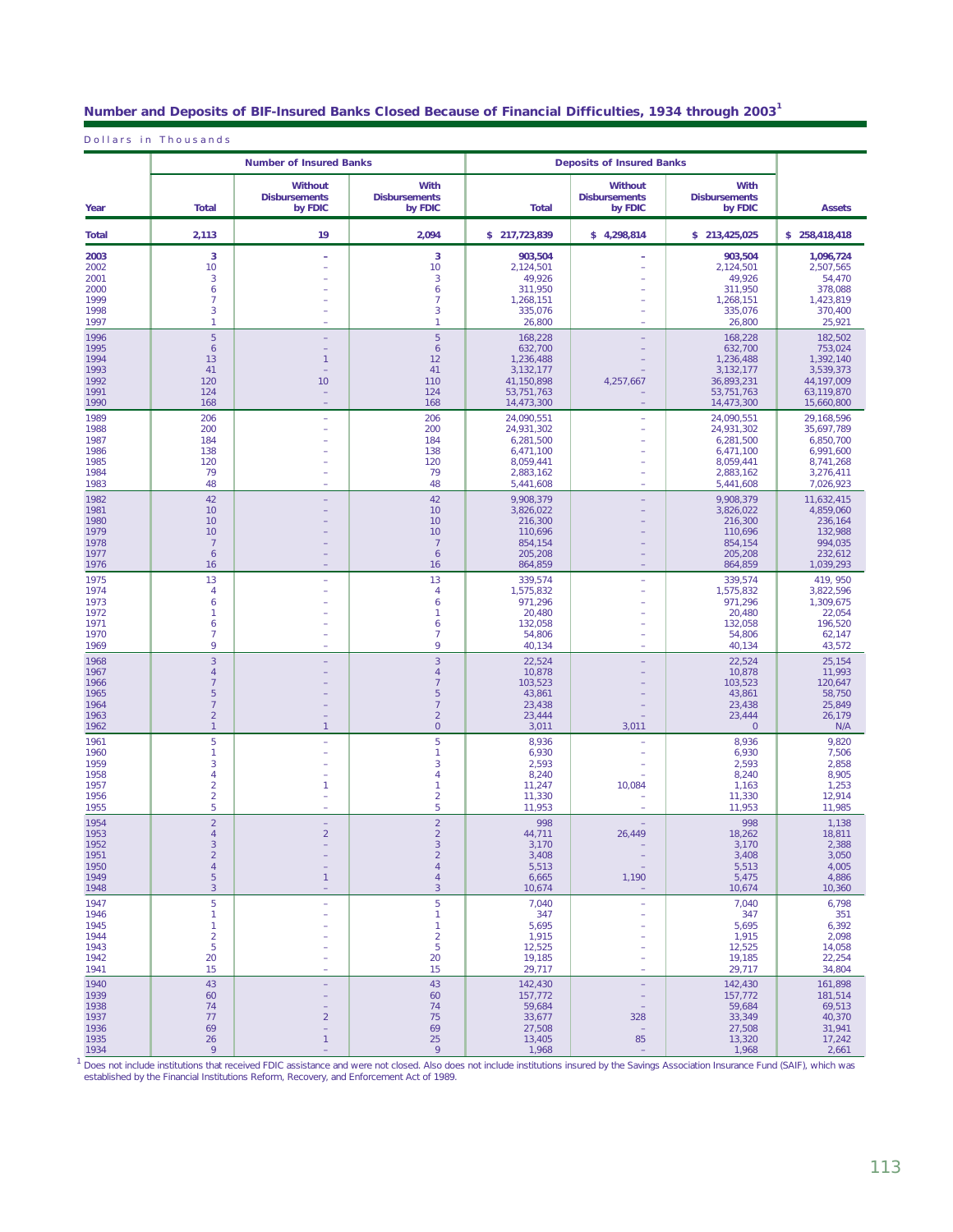#### **Recoveries and Losses by the Bank Insurance Fund on Disbursements for the Protection of Depositors, 1934 through 2003**

Dollars in Thousands

|              |                                     |                      | All Cases <sup>1</sup> |                                                            |                                   | Deposit Payoff Cases <sup>2</sup>          |                      |                     |                                                            |                            |  |
|--------------|-------------------------------------|----------------------|------------------------|------------------------------------------------------------|-----------------------------------|--------------------------------------------|----------------------|---------------------|------------------------------------------------------------|----------------------------|--|
| Year         | <b>Number</b><br>οf<br><b>Banks</b> | <b>Disbursements</b> | <b>Recoveries</b>      | <b>Estimated</b><br><b>Additional</b><br><b>Recoveries</b> | <b>Estimated</b><br><b>Losses</b> | <b>Number</b><br><b>of</b><br><b>Banks</b> | <b>Disbursements</b> | <b>Recoveries</b>   | <b>Estimated</b><br><b>Additional</b><br><b>Recoveries</b> | <b>Estimated</b><br>Losses |  |
| <b>Total</b> | 2,224                               | 111,307,051          | 72,294,084             | 512,972                                                    | 38,499,995                        | 608                                        | 16,142,756           | 11,227,291          | 162,109                                                    | 4,753,356                  |  |
| 2003         | 3                                   | 887,703              | 654,705                | 129,617                                                    | 103,381                           | 0                                          | $\mathbf 0$          | 0                   | 0                                                          | $\mathbf{0}$               |  |
| 2002         | 10                                  | 2,031,376            | 1,235,284              | 236,344                                                    | 559,748                           | 5                                          | 1,585,246            | 998,412             | 162,054                                                    | 424,780                    |  |
| 2001         | 3                                   | 48,676               | 40,165                 | 2,721                                                      | 5,790                             | $\mathbf 0$                                | $\Omega$             | 0                   | $\overline{0}$                                             | $\overline{0}$             |  |
| 2000         | 6                                   | 268,730              | 230,174                | 9,725                                                      | 28,831                            | $\mathbf 0$                                | $\circ$              | 0                   | $\mathbf 0$                                                | 0                          |  |
| 1999         | $\overline{7}$                      | 1.244.453            | 416,848                | 118,926                                                    | 708,679                           | $\mathbf 0$                                | $\circ$              | $\overline{0}$      | $\overline{0}$                                             | $\overline{0}$             |  |
| 1998         | 3                                   | 286,594              | 53,152                 | 3,167                                                      | 230,275                           | $\mathbf 0$                                | $\overline{0}$       | $\overline{0}$      | $\mathbf 0$                                                | $\overline{0}$             |  |
| 1997         | 1                                   | 25,546               | 20,520                 | $\circ$                                                    | 5,026                             | $\mathbf 0$                                | $\circ$              | $\overline{0}$      | 0                                                          | 0                          |  |
| 1996         | $\overline{5}$                      | 169,386              | 130,729                | $\mathbf{0}$                                               | 38,657                            | $\overline{0}$                             | $\overline{0}$       | $\overline{0}$      | $\overline{0}$                                             | $\overline{0}$             |  |
| 1995         | $\ddot{\mathbf{6}}$                 | 609,045              | 524,515                | 58                                                         | 84,472                            | $\overline{0}$                             | $\mathbf{0}$         | $\overline{0}$      | $\mathbf 0$                                                | $\overline{0}$             |  |
| 1994         | 13                                  | 1,224,769            | 1,045,686              | 32                                                         | 179,051                           | $\overline{0}$                             | $\mathbf{O}$         | $\overline{0}$      | $\overline{0}$                                             | $\overline{0}$             |  |
| 1993         | 41                                  | 1,797,302            | 1,150,863              | 198                                                        | 646,241                           | 5                                          | 261,203              | 159,268             | $\overline{0}$                                             | 101,935                    |  |
| 1992         | 122                                 | 14,172,884           | 10,502,090             | 1,711                                                      | 3,669,083                         | 25                                         | 1,890,869            | 1,398,731           | $\overline{0}$                                             | 492,138                    |  |
| 1991         | 127                                 | 21,412,652           | 15,271,553             | 5,015                                                      | 6,136,084                         | 21                                         | 1,468,407            | 1,000,733           | $\mathbf 0$                                                | 467,674                    |  |
| 1990         | 169                                 | 10,816,599           | 8,040,376              | 1,975                                                      | 2,774,248                         | 20                                         | 2,182,580            | 1,648,969           | $\overline{0}$                                             | 533,611                    |  |
| 1989         | 207                                 | 11,445,829           | 5,244,819              | 3,428                                                      | 6,197,582                         | 32                                         | 2,116,556            | 1,262,140           | $\mathbf 0$                                                | 854,416                    |  |
| 1988         | 280                                 | 12,163,006           | 5,244,866              | $\circ$                                                    | 6,918,140                         | 36                                         | 1,252,160            | 822,612             | $\mathbf 0$                                                | 429,548                    |  |
| 1987         | 203                                 | 5,037,871            | 3,015,160              | 55                                                         | 2,022,656                         | 51                                         | 2,103,792            | 1,400,945           | 55                                                         | 702,792                    |  |
| 1986         | 145                                 | 4.790.969            | 3,015,252              | $\mathbf 0$                                                | 1,775,717                         | 40                                         | 1,155,981            | 739,659             | $\mathbf 0$                                                | 416,322                    |  |
| 1985         | 120                                 | 2,920,687            | 1,913,452              | $\mathbf 0$                                                | 1,007,235                         | 29                                         | 523,789              | 411,175             | $\mathbf 0$                                                | 112,614                    |  |
| 1984         | 80                                  | 7,696,215            | 6,056,061              | $\mathbf{0}$                                               | 1,640,154                         | 16                                         | 791,838              | 699,483             | $\overline{0}$                                             | 92,355                     |  |
| 1983         | 48                                  | 3,807,082            | 2,400,044              | $\mathbf 0$                                                | 1,407,038                         | 9                                          | 148,423              | 122,484             | $\mathbf 0$                                                | 25,939                     |  |
| 1982         | 42                                  | 2,275,150            | 1,106,579              | $\mathsf{O}\xspace$                                        | 1,168,571                         | $\overline{7}$                             | 277,240              | 206,247             | $\overline{0}$                                             | 70,993                     |  |
| 1981         | 10                                  | 888,999              | 107,221                | $\overline{0}$                                             | 781,778                           | $\overline{2}$                             | 35,736               | 34.598              | $\overline{0}$                                             | 1,138                      |  |
| 1980         | 11                                  | 152,355              | 121,675                | $\circ$                                                    | 30,680                            | 3                                          | 13,732               | 11,427              | $\overline{0}$                                             | 2,305                      |  |
| 1979         | 10                                  | 90,489               | 74,372                 | $\circ$                                                    | 16,117                            | 3                                          | 9,936                | 9,003               | $\mathbf 0$                                                | 933                        |  |
| 1978         | $\overline{7}$                      | 548,568              | 512,927                | $\circ$                                                    | 35,641                            | $\overline{1}$                             | 817                  | 613                 | $\overline{0}$                                             | 204                        |  |
| 1977         | $\ddot{\mathbf{6}}$                 | 26,650               | 20,654                 | $\circ$                                                    | 5,996                             | $\overline{0}$                             | $\overline{0}$       | $\overline{0}$      | $\mathbf 0$                                                | $\mathbf{0}$               |  |
| 1976         | 17                                  | 599,397              | 561,532                | $\circ$                                                    | 37,865                            | 3                                          | 11,416               | 9,660               | $\overline{0}$                                             | 1,756                      |  |
| 1975         | 13                                  | 332,046              | 292,431                | $\mathbf{O}$                                               | 39,615                            | $\overline{3}$                             | 25.918               | 25,849              | $\overline{0}$                                             | 69                         |  |
| 1974         | 5                                   | 2,403,277            | 2,259,633              | $\mathbf 0$                                                | 143,644                           | $\mathbf 0$                                | $\mathbf{0}$         | 0                   | $\mathbf 0$                                                | $\mathbf 0$                |  |
| 1973         | 6                                   | 435,238              | 368,852                | $\mathbf 0$                                                | 66,386                            | 3                                          | 16,771               | 16,771              | 0                                                          | $\overline{0}$             |  |
| 1972         | $\overline{2}$                      | 16,189               | 14,501                 | $\circ$                                                    | 1,688                             | $\mathbf{1}$                               | 16,189               | 14,501              | $\overline{0}$                                             | 1,688                      |  |
| 1971         | $\overline{7}$                      | 171,646              | 171,430                | $\mathbf 0$                                                | 216                               | 5                                          | 53,767               | 53,574              | $\mathbf 0$                                                | 193                        |  |
| 1970         | $\overline{7}$                      | 51,566               | 51,294                 | $\mathbf 0$                                                | 272                               | $\overline{4}$                             | 29,265               | 28,993              | $\mathbf 0$                                                | 272                        |  |
| 1969         | 9                                   | 42,072               | 41,910                 | $\mathbf{0}$                                               | 162                               | $\overline{4}$                             | 7,596                | 7,513               | $\overline{0}$                                             | 83                         |  |
| 1968         | 3                                   | 6,476                | 6,464                  | $\mathsf{O}\xspace$                                        | 12                                | $\mathsf{O}\xspace$                        | $\overline{0}$       | $\overline{0}$      | $\overline{0}$                                             | $\overline{0}$             |  |
| 1967         | $\overline{4}$                      | 8,097                | 7,087                  | $\circ$                                                    | 1,010                             | $\overline{4}$                             | 8,097                | 7,087               | $\mathbf 0$                                                | 1,010                      |  |
| 1966         | $\overline{7}$                      | 10,020               | 9,541                  | $\circ$                                                    | 479                               | $\mathbf{1}$                               | 735                  | 735                 | $\overline{0}$                                             | $\overline{0}$             |  |
| 1965         | 5                                   | 11,479               | 10,816                 | $\circ$                                                    | 663                               | 3                                          | 10,908               | 10,391              | $\mathbf 0$                                                | 517                        |  |
| 1964         | $\overline{7}$                      | 13,712               | 12,171                 | $\circ$                                                    | 1,541                             | $\overline{7}$                             | 13,712               | 12,171              | $\overline{0}$                                             | 1,541                      |  |
| 1963         | $\overline{2}$                      | 19,172               | 18,886                 | $\circ$                                                    | 286                               | $\overline{a}$                             | 19,172               | 18,886              | $\overline{0}$                                             | 286                        |  |
| 1962         | $\mathsf{O}\xspace$                 | $\circ$              | $\mathbf{0}$           | $\circ$                                                    | $\mathbf 0$                       | $\mathbf 0$                                | $\circ$              | $\overline{0}$      | $\mathbf 0$                                                | $\mathbf{0}$               |  |
| 1961         | 5                                   | 6,201                | 4,700                  | $\mathsf{O}\xspace$                                        | 1,501                             | 5                                          | 6,201                | 4,700               | $\mathbf 0$                                                | 1,501                      |  |
| 1960         | 1                                   | 4,765                | 4,765                  | $\mathbf{0}$                                               | $\mathbf{0}$                      | 1                                          | 4,765                | 4,765               | $\overline{0}$                                             | $\mathbf 0$                |  |
| 1959         | 3                                   | 1,835                | 1,738                  | $\mathbf 0$                                                | 97                                | 3                                          | 1,835                | 1,738               | $\mathbf 0$                                                | 97                         |  |
| 1958         | $\overline{4}$                      | 3,051                | 3,023                  | $\mathbf 0$                                                | 28                                | 3                                          | 2,796                | 2,768               | $\mathbf 0$                                                | 28                         |  |
| 1957         | 1                                   | 1,031                | 1,031                  | $\circ$                                                    | $\overline{0}$                    | $\mathbf{1}$                               | 1,031                | 1,031               | $\overline{0}$                                             | $\overline{0}$             |  |
| 1956         | $\overline{2}$                      | 3,499                | 3,286                  | $\mathbf 0$                                                | 213                               | $\mathbf{1}$                               | 2,795                | 2,582               | $\mathbf 0$                                                | 213                        |  |
| 1955         | 5                                   | 7,315                | 7,085                  | $\mathbf 0$                                                | 230                               | $\overline{4}$                             | 4,438                | 4,208               | 0                                                          | 230                        |  |
| 1954         | $\overline{2}$                      | 1,029                | 771                    | $\mathbf{0}$                                               | 258                               | $\overline{0}$                             | $\overline{0}$       | $\overline{0}$      | $\overline{0}$                                             | $\overline{0}$             |  |
| 1953         | $\overline{2}$                      | 5,359                | 5,359                  | $\circ$                                                    | $\mathbf 0$                       | $\mathbf 0$                                | $\overline{0}$       | $\mathbf 0$         | $\mathbf{O}$                                               | $\mathbf 0$                |  |
| 1952         | 3                                   | 1,525                | 733                    | $\circ$                                                    | 792                               | $\mathbf 0$                                | $\circ$              | 0                   | $\boldsymbol{0}$                                           | $\mathsf{O}\xspace$        |  |
| 1951         | $\overline{a}$                      | 1,986                | 1,986                  | $\circ$                                                    | $\overline{0}$                    | $\circ$                                    | $\circ$              | $\mathbf{0}$        | $\mathbf 0$                                                | $\mathbf 0$                |  |
| 1950         | $\overline{4}$                      | 4,404                | 3,019                  | $\mathsf{O}\xspace$                                        | 1,385                             | $\mathsf{O}\xspace$                        | $\overline{0}$       | $\mathbf 0$         | $\mathbf 0$                                                | $\mathbf 0$                |  |
| 1949         | $\overline{4}$                      | 2,685                | 2,316                  | $\circ$                                                    | 369                               | $\mathsf{O}\xspace$                        | $\circ$              | $\mathsf{O}\xspace$ | $\mathsf{O}\xspace$                                        | $\mathsf{O}\xspace$        |  |
| 1948         | $\mathbf{3}$                        | 3,150                | 2,509                  | $\circ$                                                    | 641                               | $\mathbf{0}$                               | $\circ$              | $\mathbf{0}$        | $\mathbf{O}$                                               | $\mathbf{0}$               |  |
| 1947         | 5                                   | 2,038                | 1,979                  | $\mathsf{O}\xspace$                                        | 59                                | $\mathsf{O}\xspace$                        | $\mathbf 0$          | 0                   | $\mathbf 0$                                                | 0                          |  |
| 1946         | 1                                   | 274                  | 274                    | $\mathsf{O}\xspace$                                        | $\circ$                           | $\mathsf{O}\xspace$                        | $\mathbf 0$          | $\mathbf 0$         | $\mathsf{O}\xspace$                                        | $\mathsf{O}\xspace$        |  |
| 1945         | 1                                   | 1,845                | 1,845                  | $\circ$                                                    | $\circ$                           | 0                                          | $\circ$              | $\mathbf{0}$        | $\mathbf 0$                                                | $\mathbf 0$                |  |
| 1944         | $\overline{2}$                      | 1,532                | 1,492                  | $\mathsf{O}\xspace$                                        | 40                                | 1                                          | 404                  | 364                 | $\mathsf{O}\xspace$                                        | 40                         |  |
| 1943         | 5                                   | 7,230                | 7,107                  | $\circ$                                                    | 123                               | 4                                          | 5,500                | 5,377               | 0                                                          | 123                        |  |
| 1942         | 20                                  | 11,684               | 10,996                 | $\mathbf 0$                                                | 688                               | 6                                          | 1,612                | 1,320               | $\mathbf 0$                                                | 292                        |  |
| 1941         | 15                                  | 25,061               | 24,470                 | $\mathbf 0$                                                | 591                               | 8                                          | 12,278               | 12,065              | $\mathsf{O}$                                               | 213                        |  |
| 1940         | 43                                  | 87,899               | 84,103                 | $\mathsf{O}\xspace$                                        | 3,796                             | 19                                         | 4,895                | 4,313               | $\mathsf{O}\xspace$                                        | 582                        |  |
| 1939         | 60                                  | 81,828               | 74,676                 | $\circ$                                                    | 7,152                             | 32                                         | 26,196               | 20,399              | $\mathbf 0$                                                | 5,797                      |  |
| 1938         | 74                                  | 34,394               | 31,969                 | $\circ$                                                    | 2,425                             | 50                                         | 9,092                | 7,908               | $\mathsf{O}\xspace$                                        | 1,184                      |  |
| 1937         | 75                                  | 20,204               | 16,532                 | $\circ$                                                    | 3,672                             | 50                                         | 12,365               | 9,718               | $\mathsf{O}\xspace$                                        | 2,647                      |  |
| 1936         | 69                                  | 15,206               | 12,873                 | $\circ$                                                    | 2,333                             | 42                                         | 7,735                | 6,397               | $\circ$                                                    | 1,338                      |  |
| 1935         | 25                                  | 9,108                | 6,423                  | $\circ$                                                    | 2,685                             | 24                                         | 6,026                | 4,274               | $\mathsf{O}\xspace$                                        | 1,752                      |  |
| 1934         | 9                                   | 941                  | 734                    | $\mathsf{O}\xspace$                                        | 207                               | 9                                          | 941                  | 734                 | $\mathsf{O}\xspace$                                        | 207                        |  |

*continued on next page*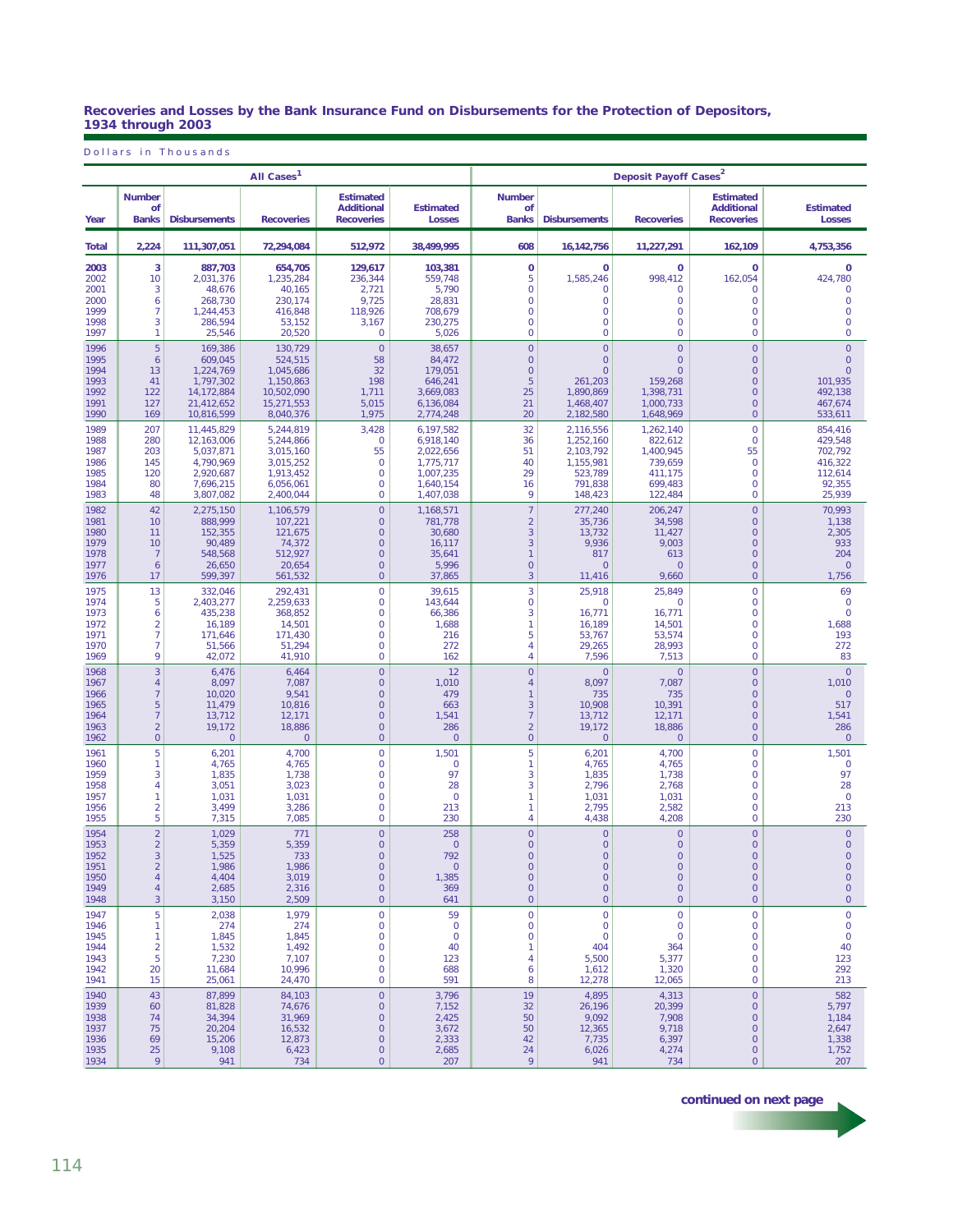#### **Recoveries and Losses by the Bank Insurance Fund on Disbursements for the Protection of Depositors, 1934 through 2003** (continued)

Dollars in Thousands

|                                                      |                                                                                                             |                                                             | <b>Deposit Assumption Cases</b>                           |                                                                                                         |                                                                       | <b>Assistance Transactions<sup>1</sup></b>                                                                               |                                                                                                                  |                                                                                                   |                                                                                                                         |                                                                                                                          |  |
|------------------------------------------------------|-------------------------------------------------------------------------------------------------------------|-------------------------------------------------------------|-----------------------------------------------------------|---------------------------------------------------------------------------------------------------------|-----------------------------------------------------------------------|--------------------------------------------------------------------------------------------------------------------------|------------------------------------------------------------------------------------------------------------------|---------------------------------------------------------------------------------------------------|-------------------------------------------------------------------------------------------------------------------------|--------------------------------------------------------------------------------------------------------------------------|--|
| Year                                                 | <b>Number</b><br>οf<br><b>Banks</b>                                                                         | <b>Disbursements</b>                                        | <b>Recoveries</b>                                         | <b>Estimated</b><br><b>Additional</b><br><b>Recoveries</b>                                              | <b>Estimated</b><br><b>Losses</b>                                     | <b>Number</b><br>οf<br><b>Banks</b>                                                                                      | <b>Disbursements</b>                                                                                             | <b>Recoveries</b>                                                                                 | <b>Estimated</b><br><b>Additional</b><br><b>Recoveries</b>                                                              | <b>Estimated</b><br>Losses                                                                                               |  |
| <b>Total</b>                                         | 1,475                                                                                                       | 83,533,939                                                  | 54.866.918                                                | 350,863                                                                                                 | 28,316,158                                                            | 141                                                                                                                      | 11,630,356                                                                                                       | 6,199,875                                                                                         | $\mathbf 0$                                                                                                             | 5,430,481                                                                                                                |  |
| 2003                                                 | 3                                                                                                           | 887,703                                                     | 654,705                                                   | 129,617                                                                                                 | 103,381                                                               | 0                                                                                                                        | 0                                                                                                                | $\bf{0}$                                                                                          | $\mathbf 0$                                                                                                             | $\pmb{0}$                                                                                                                |  |
| 2002                                                 | 5                                                                                                           | 446,130                                                     | 236,872                                                   | 74,290                                                                                                  | 134,968                                                               | 0                                                                                                                        | $\mathbf 0$                                                                                                      | $\mathbf 0$                                                                                       | $\mathbf 0$                                                                                                             | $\mathsf{O}\xspace$                                                                                                      |  |
| 2001                                                 | 3                                                                                                           | 48,676                                                      | 40,165                                                    | 2,721                                                                                                   | 5,790                                                                 | $\mathbf 0$                                                                                                              | $\overline{0}$                                                                                                   | $\mathbf{0}$                                                                                      | $\circ$                                                                                                                 | $\overline{0}$                                                                                                           |  |
| 2000                                                 | 6                                                                                                           | 268,730                                                     | 230,174                                                   | 9,725                                                                                                   | 28,831                                                                | $\mathbf 0$                                                                                                              | $\mathbf 0$                                                                                                      | $\mathbf 0$                                                                                       | $\overline{0}$                                                                                                          | $\mathbf 0$                                                                                                              |  |
| 1999                                                 | $\overline{7}$                                                                                              | 1,244,453                                                   | 416,848                                                   | 118,926                                                                                                 | 708,679                                                               | 0                                                                                                                        | $\mathbf 0$                                                                                                      | $\mathbf 0$                                                                                       | $\mathbf 0$                                                                                                             | $\mathbf 0$                                                                                                              |  |
| 1998                                                 | 3                                                                                                           | 286,594                                                     | 53,152                                                    | 3,167                                                                                                   | 230,275                                                               | $\mathbf 0$                                                                                                              | $\overline{0}$                                                                                                   | $\mathbf{0}$                                                                                      | $\overline{0}$                                                                                                          | $\mathbf 0$                                                                                                              |  |
| 1997                                                 | 1                                                                                                           | 25,546                                                      | 20,520                                                    | 0                                                                                                       | 5,026                                                                 | 0                                                                                                                        | $\mathbf 0$                                                                                                      | $\mathbf 0$                                                                                       | $\mathbf 0$                                                                                                             | $\mathbf 0$                                                                                                              |  |
| 1996                                                 | 5                                                                                                           | 169,386                                                     | 130,729                                                   | $\overline{0}$                                                                                          | 38,657                                                                | $\overline{0}$                                                                                                           | $\overline{0}$                                                                                                   | $\overline{0}$                                                                                    | $\mathbf{0}$                                                                                                            | $\overline{0}$                                                                                                           |  |
| 1995                                                 | 6                                                                                                           | 609,045                                                     | 524.515                                                   | 58                                                                                                      | 84,472                                                                | $\mathsf{O}\xspace$                                                                                                      | $\overline{0}$                                                                                                   | $\overline{0}$                                                                                    | $\overline{0}$                                                                                                          | $\circ$                                                                                                                  |  |
| 1994                                                 | 13                                                                                                          | 1,224,769                                                   | 1,045,686                                                 | 32                                                                                                      | 179,051                                                               | $\boldsymbol{0}$                                                                                                         | $\overline{0}$                                                                                                   | $\mathbf 0$                                                                                       | $\mathbf{0}$                                                                                                            | $\circ$                                                                                                                  |  |
| 1993                                                 | 36                                                                                                          | 1,536,099                                                   | 991,595                                                   | 198                                                                                                     | 544,306                                                               | $\boldsymbol{0}$                                                                                                         | $\overline{0}$                                                                                                   | $\overline{0}$                                                                                    | $\overline{0}$                                                                                                          | $\circ$                                                                                                                  |  |
| 1992                                                 | 95                                                                                                          | 12,280,529                                                  | 9,102,123                                                 | 1,711                                                                                                   | 3,176,695                                                             | $\sqrt{2}$                                                                                                               | 1,486                                                                                                            | 1,236                                                                                             | $\overline{0}$                                                                                                          | 250                                                                                                                      |  |
| 1991                                                 | 103                                                                                                         | 19,938,128                                                  | 14,267,727                                                | 5,015                                                                                                   | 5,665,386                                                             | $\overline{3}$                                                                                                           | 6,117                                                                                                            | 3,093                                                                                             | $\overline{0}$                                                                                                          | 3,024                                                                                                                    |  |
| 1990                                                 | 148                                                                                                         | 8,629,084                                                   | 6,388,810                                                 | 1,975                                                                                                   | 2,238,299                                                             | $\mathbf{1}$                                                                                                             | 4,935                                                                                                            | 2,597                                                                                             | $\mathbf{0}$                                                                                                            | 2,338                                                                                                                    |  |
| 1989                                                 | 174                                                                                                         | 9,326,725                                                   | 3,982,427                                                 | 3.428                                                                                                   | 5,340,870                                                             | $\mathbf{1}$                                                                                                             | 2,548                                                                                                            | 252                                                                                               | $\overline{0}$                                                                                                          | 2,296                                                                                                                    |  |
| 1988                                                 | 164                                                                                                         | 9,180,495                                                   | 4,232,545                                                 | $\mathbf 0$                                                                                             | 4,947,950                                                             | 80                                                                                                                       | 1,730,351                                                                                                        | 189,709                                                                                           | $\overline{0}$                                                                                                          | 1,540,642                                                                                                                |  |
| 1987                                                 | 133                                                                                                         | 2,773,202                                                   | 1,613,502                                                 | 0                                                                                                       | 1,159,700                                                             | 19                                                                                                                       | 160,877                                                                                                          | 713                                                                                               | $\mathbf 0$                                                                                                             | 160,164                                                                                                                  |  |
| 1986                                                 | 98                                                                                                          | 3,476,140                                                   | 2,209,924                                                 | $\mathbf{0}$                                                                                            | 1.266.216                                                             | 7                                                                                                                        | 158,848                                                                                                          | 65,669                                                                                            | $\circ$                                                                                                                 | 93,179                                                                                                                   |  |
| 1985                                                 | 87                                                                                                          | 1,631,166                                                   | 1,095,601                                                 | $\mathbf 0$                                                                                             | 535,565                                                               | $\overline{4}$                                                                                                           | 765,732                                                                                                          | 406,676                                                                                           | $\overline{0}$                                                                                                          | 359,056                                                                                                                  |  |
| 1984                                                 | 62                                                                                                          | 1,373,198                                                   | 941,674                                                   | 0                                                                                                       | 431,524                                                               | $\overline{2}$                                                                                                           | 5,531,179                                                                                                        | 4,414,904                                                                                         | $\mathbf 0$                                                                                                             | 1,116,275                                                                                                                |  |
| 1983                                                 | 35                                                                                                          | 2,893,969                                                   | 1,850,553                                                 | $\mathbf{O}$                                                                                            | 1,043,416                                                             | 4                                                                                                                        | 764,690                                                                                                          | 427,007                                                                                           | $\circ$                                                                                                                 | 337,683                                                                                                                  |  |
| 1982                                                 | 25                                                                                                          | 268,372                                                     | 213,578                                                   | $\overline{0}$                                                                                          | 54,794                                                                | 10                                                                                                                       | 1,729,538                                                                                                        | 686,754                                                                                           | $\mathbf 0$                                                                                                             | 1,042,784                                                                                                                |  |
| 1981                                                 | $\overline{5}$                                                                                              | 79,208                                                      | 71,358                                                    | $\mathbf 0$                                                                                             | 7,850                                                                 | $\mathbf{3}$                                                                                                             | 774,055                                                                                                          | 1,265                                                                                             | $\overline{0}$                                                                                                          | 772,790                                                                                                                  |  |
| 1980                                                 | $\overline{7}$                                                                                              | 138,623                                                     | 110,248                                                   | $\overline{0}$                                                                                          | 28,375                                                                | 1                                                                                                                        | $\overline{0}$                                                                                                   | $\overline{0}$                                                                                    | $\overline{0}$                                                                                                          | $\overline{0}$                                                                                                           |  |
| 1979                                                 | $\overline{7}$                                                                                              | 80,553                                                      | 65,369                                                    | $\overline{0}$                                                                                          | 15,184                                                                | $\mathsf{O}\xspace$                                                                                                      | $\overline{0}$                                                                                                   | $\mathbf 0$                                                                                       | $\overline{0}$                                                                                                          | $\circ$                                                                                                                  |  |
| 1978                                                 | 6                                                                                                           | 547,751                                                     | 512,314                                                   | $\mathbf 0$                                                                                             | 35,437                                                                | $\boldsymbol{0}$                                                                                                         | $\circ$                                                                                                          | $\circ$                                                                                           | $\overline{0}$                                                                                                          | $\circ$                                                                                                                  |  |
| 1977                                                 | 6                                                                                                           | 26,650                                                      | 20,654                                                    | $\overline{0}$                                                                                          | 5,996                                                                 | $\mathsf{O}\xspace$                                                                                                      | $\overline{0}$                                                                                                   | $\circ$                                                                                           | $\overline{0}$                                                                                                          | $\circ$                                                                                                                  |  |
| 1976                                                 | 13                                                                                                          | 587,981                                                     | 551,872                                                   | $\overline{0}$                                                                                          | 36,109                                                                | $\mathbf{1}$                                                                                                             | $\overline{0}$                                                                                                   | $\mathbf 0$                                                                                       | $\mathbf{0}$                                                                                                            | $\circ$                                                                                                                  |  |
| 1975                                                 | 10                                                                                                          | 306,128                                                     | 266,582                                                   | $\mathbf 0$                                                                                             | 39,546                                                                | $\overline{0}$                                                                                                           | $\overline{O}$                                                                                                   | $\overline{0}$                                                                                    | $\overline{0}$                                                                                                          | $\mathbf 0$                                                                                                              |  |
| 1974                                                 | 4                                                                                                           | 2,403,277                                                   | 2,259,633                                                 | $\mathbf{0}$                                                                                            | 143,644                                                               | $\mathbf{1}$                                                                                                             | $\overline{0}$                                                                                                   | $\mathbf{0}$                                                                                      | $\overline{0}$                                                                                                          | $\mathbf 0$                                                                                                              |  |
| 1973                                                 | 3                                                                                                           | 418,467                                                     | 352,081                                                   | $\mathbf 0$                                                                                             | 66,386                                                                | $\mathbf 0$                                                                                                              | $\mathbf 0$                                                                                                      | $\mathbf 0$                                                                                       | $\mathbf 0$                                                                                                             | $\mathbf 0$                                                                                                              |  |
| 1972                                                 | $\mathbf 0$                                                                                                 | $\overline{0}$                                              | $\mathbf 0$                                               | 0                                                                                                       | $\mathbf 0$                                                           | 1                                                                                                                        | $\mathbf 0$                                                                                                      | $\mathbf 0$                                                                                       | $\mathbf 0$                                                                                                             | $\overline{0}$                                                                                                           |  |
| 1971                                                 | $\mathbf{1}$                                                                                                | 117,879                                                     | 117,856                                                   | $\mathbf{0}$                                                                                            | 23                                                                    | $\mathbf{1}$                                                                                                             | $\overline{0}$                                                                                                   | $\mathbf{0}$                                                                                      | $\circ$                                                                                                                 | $\overline{0}$                                                                                                           |  |
| 1970                                                 | 3                                                                                                           | 22,301                                                      | 22,301                                                    | $\mathbf 0$                                                                                             | $\mathbf 0$                                                           | $\mathbf 0$                                                                                                              | $\mathbf 0$                                                                                                      | $\mathbf 0$                                                                                       | $\overline{0}$                                                                                                          | $\mathbf 0$                                                                                                              |  |
| 1969                                                 | 5                                                                                                           | 34,476                                                      | 34,397                                                    | 0                                                                                                       | 79                                                                    | 0                                                                                                                        | $\mathbf 0$                                                                                                      | $\mathbf 0$                                                                                       | $\mathbf 0$                                                                                                             | $\mathbf 0$                                                                                                              |  |
| 1968                                                 | 3                                                                                                           | 6,476                                                       | 6,464                                                     | $\overline{0}$                                                                                          | 12                                                                    | $\overline{0}$                                                                                                           | $\overline{O}$                                                                                                   | $\circ$                                                                                           | $\overline{0}$                                                                                                          | $\circ$                                                                                                                  |  |
| 1967                                                 | $\overline{0}$                                                                                              | $\overline{0}$                                              | $\circ$                                                   | $\overline{0}$                                                                                          | $\mathbf{O}$                                                          | $\mathsf{O}\xspace$                                                                                                      | $\overline{0}$                                                                                                   | $\mathbf 0$                                                                                       | $\mathbf 0$                                                                                                             | $\circ$                                                                                                                  |  |
| 1966                                                 | 6                                                                                                           | 9,285                                                       | 8,806                                                     | $\overline{0}$                                                                                          | 479                                                                   | $\mathsf{O}\xspace$                                                                                                      | $\overline{0}$                                                                                                   | $\mathbf 0$                                                                                       | $\overline{0}$                                                                                                          | $\circ$                                                                                                                  |  |
| 1965                                                 | $\overline{2}$                                                                                              | 571                                                         | 425                                                       | $\overline{0}$                                                                                          | 146                                                                   | $\overline{0}$                                                                                                           | $\overline{0}$                                                                                                   | $\overline{0}$                                                                                    | $\overline{0}$                                                                                                          | $\circ$                                                                                                                  |  |
| 1964                                                 | $\overline{0}$                                                                                              | $\overline{0}$                                              | $\circ$                                                   | $\overline{0}$                                                                                          | $\overline{0}$                                                        | $\overline{0}$                                                                                                           | $\overline{0}$                                                                                                   | $\mathbf 0$                                                                                       | $\mathbf 0$                                                                                                             | $\circ$                                                                                                                  |  |
| 1963                                                 | $\mathsf{O}\xspace$                                                                                         | $\overline{0}$                                              | $\circ$                                                   | $\mathsf{O}\xspace$                                                                                     | $\overline{0}$                                                        | $\mathsf{O}\xspace$                                                                                                      | $\overline{0}$                                                                                                   | $\circ$                                                                                           | $\mathbf{0}$                                                                                                            | $\circ$                                                                                                                  |  |
| 1962                                                 | $\overline{0}$                                                                                              | $\overline{0}$                                              | $\overline{0}$                                            | $\overline{0}$                                                                                          | $\overline{0}$                                                        | $\mathbf 0$                                                                                                              | $\overline{0}$                                                                                                   | $\overline{0}$                                                                                    | $\overline{0}$                                                                                                          | $\overline{0}$                                                                                                           |  |
| 1961                                                 | $\mathbf 0$                                                                                                 | $\mathbf 0$                                                 | $\mathbf 0$                                               | 0                                                                                                       | $\mathbf 0$                                                           | $\mathbf 0$                                                                                                              | $\mathbf 0$                                                                                                      | $\mathbf 0$                                                                                       | $\mathbf 0$                                                                                                             | $\mathbf 0$                                                                                                              |  |
| 1960                                                 | 0                                                                                                           | $\mathbf 0$                                                 | $\mathbf 0$                                               | 0                                                                                                       | $\mathbf 0$                                                           | 0                                                                                                                        | $\mathbf 0$                                                                                                      | $\mathbf 0$                                                                                       | $\mathbf 0$                                                                                                             | $\mathsf{O}\xspace$                                                                                                      |  |
| 1959                                                 | $\overline{0}$                                                                                              | $\overline{0}$                                              | $\mathbf{0}$                                              | $\mathbf{0}$                                                                                            | $\mathbf{0}$                                                          | $\mathbf 0$                                                                                                              | $\overline{0}$                                                                                                   | $\mathbf{0}$                                                                                      | $\circ$                                                                                                                 | $\overline{0}$                                                                                                           |  |
| 1958                                                 | 1                                                                                                           | 255                                                         | 255                                                       | $\mathbf 0$                                                                                             | $\mathbf 0$                                                           | 0                                                                                                                        | $\mathbf 0$                                                                                                      | $\mathbf 0$                                                                                       | $\mathbf 0$                                                                                                             | $\mathbf 0$                                                                                                              |  |
| 1957                                                 | $\mathbf 0$                                                                                                 | $\overline{0}$                                              | $\mathbf{0}$                                              | 0                                                                                                       | $\mathbf 0$                                                           | 0                                                                                                                        | $\mathbf 0$                                                                                                      | $\mathbf 0$                                                                                       | $\mathbf 0$                                                                                                             | $\mathbf 0$                                                                                                              |  |
| 1956                                                 | $\mathbf{1}$                                                                                                | 704                                                         | 704                                                       | $\mathbf{0}$                                                                                            | $\mathbf{0}$                                                          | 0                                                                                                                        | $\overline{0}$                                                                                                   | $\mathbf{0}$                                                                                      | $\overline{0}$                                                                                                          | $\mathbf 0$                                                                                                              |  |
| 1955                                                 | 1                                                                                                           | 2,877                                                       | 2,877                                                     | 0                                                                                                       | $\mathbf 0$                                                           | 0                                                                                                                        | $\mathbf 0$                                                                                                      | $\mathbf 0$                                                                                       | 0                                                                                                                       | $\mathbf 0$                                                                                                              |  |
| 1954<br>1953<br>1952<br>1951<br>1950<br>1949<br>1948 | $\overline{2}$<br>$\overline{2}$<br>3<br>$\overline{2}$<br>$\overline{4}$<br>$\overline{4}$<br>$\mathbf{3}$ | 1,029<br>5,359<br>1,525<br>1,986<br>4,404<br>2,685<br>3,150 | 771<br>5,359<br>- 733<br>1,986<br>3,019<br>2,316<br>2,509 | $\overline{0}$<br>$\overline{0}$<br>$\boldsymbol{0}$<br>$\overline{0}$<br>$\mathbf 0$<br>$\overline{0}$ | 258<br>$\overline{0}$<br>792<br>$\overline{0}$<br>1,385<br>369<br>641 | $\overline{0}$<br>$\overline{0}$<br>O<br>$\boldsymbol{0}$<br>$\boldsymbol{0}$<br>$\boldsymbol{0}$<br>$\mathsf{O}\xspace$ | $\overline{O}$<br>$\mathbf 0$<br>$\cup$<br>$\mathbf 0$<br>$\mathbf 0$<br>$\boldsymbol{0}$<br>$\mathsf{O}\xspace$ | $\overline{0}$<br>$\overline{0}$<br>$\overline{0}$<br>$\circ$<br>$\overline{0}$<br>$\overline{0}$ | $\overline{0}$<br>$\overline{0}$<br>$\cup$<br>$\mathsf{O}\xspace$<br>$\overline{0}$<br>$\overline{0}$<br>$\overline{0}$ | $\circ$<br>$\circ$<br>$\cup$<br>$\mathsf{O}\xspace$<br>$\mathsf{O}\xspace$<br>$\mathsf{O}\xspace$<br>$\mathsf{O}\xspace$ |  |
| 1947                                                 | 5                                                                                                           | 2,038                                                       | 1,979                                                     | 0                                                                                                       | 59                                                                    | $\mathbf 0$                                                                                                              | $\mathbf 0$                                                                                                      | $\mathbf 0$                                                                                       | $\mathbf{0}$                                                                                                            | $\mathsf{O}\xspace$                                                                                                      |  |
| 1946                                                 | 1                                                                                                           | 274                                                         | 274                                                       | 0                                                                                                       | $\mathbf 0$                                                           | $\mathsf{O}\xspace$                                                                                                      | $\mathbf 0$                                                                                                      | $\mathbf 0$                                                                                       | $\mathbf 0$                                                                                                             | $\mathsf{O}\xspace$                                                                                                      |  |
| 1945                                                 | 1                                                                                                           | 1,845                                                       | 1,845                                                     | 0                                                                                                       | $\mathbf 0$                                                           | 0                                                                                                                        | 0                                                                                                                | $\mathbf 0$                                                                                       | $\mathbf 0$                                                                                                             | $\mathbf 0$                                                                                                              |  |
| 1944                                                 | -1                                                                                                          | 1,128                                                       | 1,128                                                     | $\mathbf{O}$                                                                                            | $\mathbf{0}$                                                          | 0                                                                                                                        | $\mathbf 0$                                                                                                      | $\mathbf 0$                                                                                       | $\mathbf{0}$                                                                                                            | $\mathbf 0$                                                                                                              |  |
| 1943                                                 | -1                                                                                                          | 1,730                                                       | 1,730                                                     | 0                                                                                                       | $\mathbf 0$                                                           | 0                                                                                                                        | 0                                                                                                                | $\mathbf 0$                                                                                       | 0                                                                                                                       | $\mathsf{O}\xspace$                                                                                                      |  |
| 1942                                                 | 14                                                                                                          | 10,072                                                      | 9,676                                                     | 0                                                                                                       | 396                                                                   | $\mathsf{O}\xspace$                                                                                                      | 0                                                                                                                | $\mathbf 0$                                                                                       | $\mathbf 0$                                                                                                             | $\mathsf{O}\xspace$                                                                                                      |  |
| 1941                                                 | $\overline{7}$                                                                                              | 12,783                                                      | 12,405                                                    | 0                                                                                                       | 378                                                                   | $\mathbf 0$                                                                                                              | $\mathbf{O}$                                                                                                     | $\mathbf{0}$                                                                                      | $\mathbf{0}$                                                                                                            | $\mathsf{O}\xspace$                                                                                                      |  |
| 1940                                                 | 24                                                                                                          | 83,004                                                      | 79,790                                                    | $\mathsf{O}\xspace$                                                                                     | 3,214                                                                 | $\mathbf 0$                                                                                                              | $\mathsf{O}\xspace$                                                                                              | $\mathsf{O}\xspace$                                                                               | $\mathsf{O}\xspace$                                                                                                     | $\mathbf 0$                                                                                                              |  |
| 1939                                                 | 28                                                                                                          | 55,632                                                      | 54,277                                                    | $\overline{0}$                                                                                          | 1,355                                                                 | $\circ$                                                                                                                  | $\mathbf 0$                                                                                                      | $\overline{0}$                                                                                    | $\mathbf{0}$                                                                                                            | $\mathsf{O}\xspace$                                                                                                      |  |
| 1938                                                 | 24                                                                                                          | 25,302                                                      | 24,061                                                    | $\mathbf{0}$                                                                                            | 1,241                                                                 | $\mathbf{0}$                                                                                                             | $\mathbf{0}$                                                                                                     | $\circ$                                                                                           | $\mathbf{0}$                                                                                                            | $\overline{0}$                                                                                                           |  |
| 1937                                                 | 25                                                                                                          | 7,839                                                       | 6,814                                                     | $\mathbf{0}$                                                                                            | 1,025                                                                 | $\boldsymbol{0}$                                                                                                         | $\boldsymbol{0}$                                                                                                 | $\circ$                                                                                           | $\mathbf{0}$                                                                                                            | $\mathsf{O}\xspace$                                                                                                      |  |
| 1936                                                 | 27                                                                                                          | 7,471                                                       | 6,476                                                     | $\mathbf{0}$                                                                                            | 995                                                                   | $\mathsf{O}\xspace$                                                                                                      | $\boldsymbol{0}$                                                                                                 | $\overline{0}$                                                                                    | $\circ$                                                                                                                 | $\circ$                                                                                                                  |  |
| 1935                                                 | $\overline{1}$                                                                                              | 3,082                                                       | 2,149                                                     | $\mathbf 0$                                                                                             | 933                                                                   | $\boldsymbol{0}$                                                                                                         | $\boldsymbol{0}$                                                                                                 | $\overline{0}$                                                                                    | $\mathbf{0}$                                                                                                            | $\overline{0}$                                                                                                           |  |
| 1934                                                 | $\mathsf{O}\xspace$                                                                                         | $\overline{0}$                                              | $\overline{0}$                                            | $\overline{0}$                                                                                          | $\overline{0}$                                                        | $\mathsf{O}\xspace$                                                                                                      | $\mathsf{O}\xspace$                                                                                              | $\mathbf{0}$                                                                                      | $\circ$                                                                                                                 | $\circ$                                                                                                                  |  |

1 Totals do not include dollar amounts for the five open bank assistance transactions between 1971 and 1980. Excludes eight transactions prior to 1962 that required no disbursements.<br>Also, disbursements, recoveries, and es

<sup>2</sup> Includes insured deposit transfer cases.

Note: Beginning with the 1997 Annual Report the number of banks in the Assistance Transactions column for 1988 was changed from 21 to 80 and the number of banks in the All Cases<br>column was changed from 221 to 280 to reflec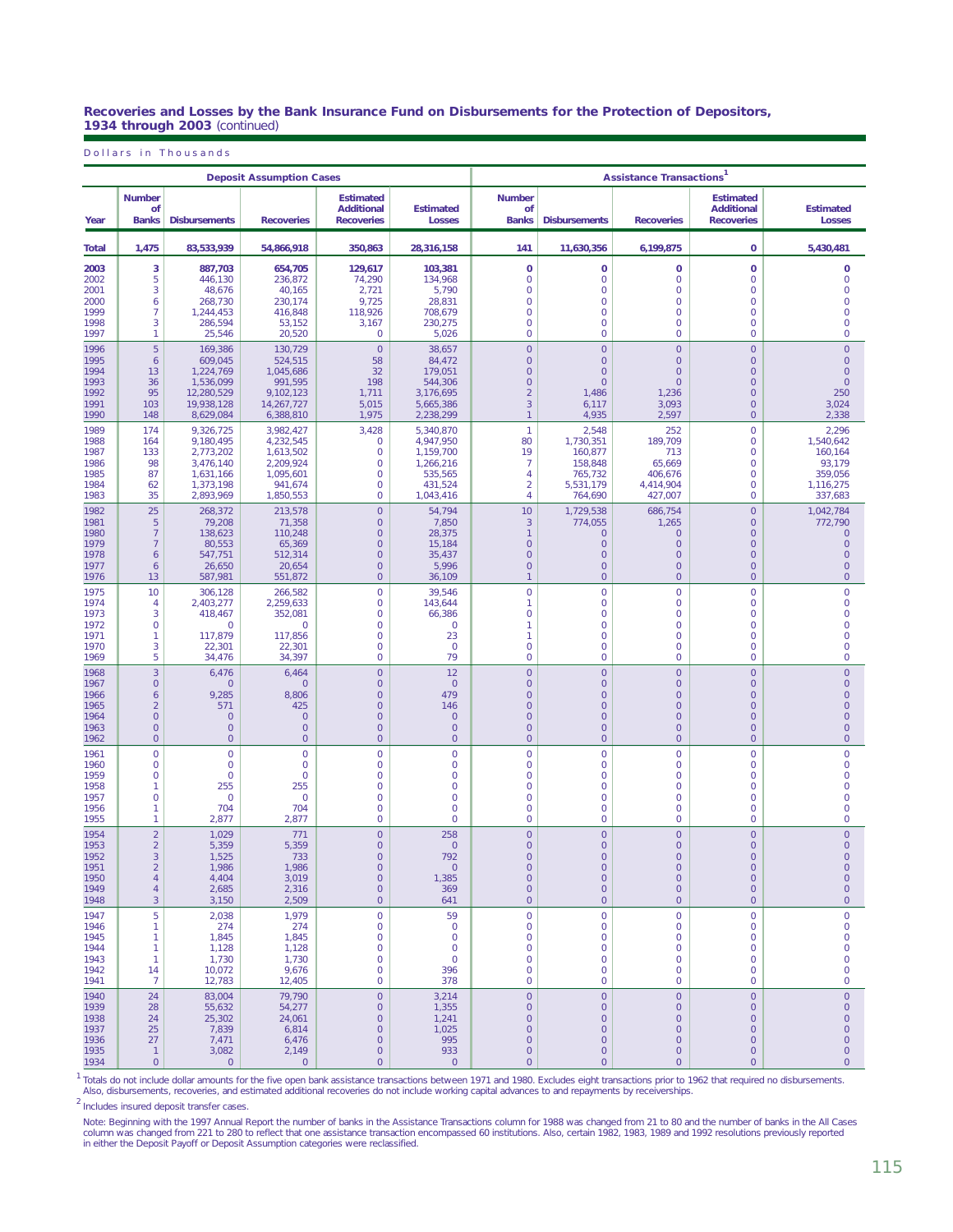### **Income and Expenses, Bank Insurance Fund, from Beginning of Operations, September 11, 1933, through December 31, 2003**

Dollars in Millions

|       |              |                             | Income                              |                                           |                                                            |              |                                          | <b>Expenses and Losses</b>                                      |                                                        |                       |
|-------|--------------|-----------------------------|-------------------------------------|-------------------------------------------|------------------------------------------------------------|--------------|------------------------------------------|-----------------------------------------------------------------|--------------------------------------------------------|-----------------------|
| Year  | <b>Total</b> | <b>Assessment</b><br>Income | <b>Assessment</b><br><b>Credits</b> | Investment<br>and Other<br><b>Sources</b> | <b>Effective</b><br><b>Assessment</b><br>Rate <sup>1</sup> | <b>Total</b> | <b>Provision</b><br>for<br><b>Losses</b> | <b>Administrative</b><br>and Operating<br>Expenses <sup>2</sup> | <b>Interest and</b><br>Other Insur.<br><b>Expenses</b> | Net Income/<br>(Loss) |
| Total | \$87.129.1   | \$53,424.8                  | \$6.709.1                           | \$40.413.4                                |                                                            | \$54.148.9   | \$36.192.5                               | \$10.966.1                                                      | \$6.996.3                                              | \$32.980.2            |
| 2003  | 1,626.0      | 80.2                        | 0.0                                 | \$1,545.8                                 | 0.0020%                                                    | (115.7)      | (928.5)                                  | 805.5                                                           | 7.3                                                    | 1,741.7               |
| 2002  | 1.795.9      | 84.0                        | 0.0                                 | 1.711.9                                   | 0.0022%                                                    | 750.6        | (87.0)                                   | 821.1                                                           | 16.5                                                   | 1.045.3               |
| 2001  | 1.996.7      | 47.8                        | 0.0                                 | 1,948.9                                   | 0.0014%                                                    | 2.559.4      | 1,756.3                                  | 785.9                                                           | 17.2                                                   | (562.7)               |
| 2000  | 1.905.9      | 45.1                        | 0.0                                 | 1,860.8                                   | 0.0014%                                                    | 645.2        | (153.0)                                  | 772.9                                                           | 25.3                                                   | 1,260.7               |
| 1999  | 1.815.6      | 33.3                        | 0.0                                 | 1,782.3                                   | 0.0011%                                                    | 1,922.0      | 1.168.7                                  | 730.4                                                           | 22.9                                                   | (106.4)               |
| 1998  | 2,000.3      | 21.7                        | 0.0                                 | 1,978.6                                   | 0.0008%                                                    | 691.5        | (37.7)                                   | 697.6                                                           | 31.6                                                   | 1,308.8               |
| 1997  | 1.615.6      | 24.7                        | 0.0                                 | 1,590.9                                   | 0.0008%                                                    | 177.3        | (503.7)                                  | 605.2                                                           | 75.8                                                   | 1,438.3               |
| 1996  | 1,655.3      | 72.7                        | 0.0                                 | 1,582.6                                   | 0.0024%                                                    | 254.6        | (325.2)                                  | 505.3                                                           | 74.5                                                   | 1,400.7               |
| 1995  | 4.089.1      | 2.906.9                     | 0.0                                 | 1.182.2                                   | 0.1240%                                                    | 483.2        | (33.2)                                   | 470.6                                                           | 45.8                                                   | 3.605.9               |
| 1994  | 6,467.0      | 5,590.6                     | 0.0                                 | 876.4                                     | 0.2360%                                                    | (2, 259.1)   | (2,873.4)                                | 423,2                                                           | 191.1                                                  | 8,726.1               |
| 1993  | 6.430.8      | 5.784.3                     | 0.0                                 | 646.5                                     | 0.2440%                                                    | (6, 791.4)   | (7.677.4)                                | 388.5                                                           | 497.5                                                  | 13,222.2              |
| 1992  | 6.301.5      | 5.587.8                     | 0.0                                 | 713.7                                     | 0.2300%                                                    | (625.8)      | (2.259.7)                                | 570.8 <sup>3</sup>                                              | 1.063.1                                                | 6.927.3               |
| 1991  | 5,790.0      | 5,160.5                     | 0.0                                 | 629.5                                     | 0.2125%                                                    | 16,862.3     | 15,476.2                                 | 284.1                                                           | 1,102.0                                                | (11, 072.3)           |
| 1990  | 3.838.3      | 2,855.3                     | 0.0                                 | 983.0                                     | 0.1200%                                                    | 13,003.3     | 12,133.1                                 | 219.6                                                           | 650.6                                                  | (9, 165.0)            |
| 1989  | 3.494.6      | 1,885.0                     | 0.0                                 | 1609.6                                    | 0.0833%                                                    | 4,346.2      | 3.811.3                                  | 213.9                                                           | 321.0                                                  | (851.6)               |
| 1988  | 3.347.7      | 1.773.0                     | 0.0                                 | 1.574.7                                   | 0.0833%                                                    | 7.588.4      | 6.298.3                                  | 223.9                                                           | 1.066.2                                                | (4, 240.7)            |
| 1987  | 3,319.4      | 1,696.0                     | 0.0                                 | 1,623.4                                   | 0.0833%                                                    | 3,270.9      | 2,996.9                                  | 204.9                                                           | 69.1                                                   | 48.5                  |
| 1986  | 3.260.1      | 1,516.9                     | 0.0                                 | 1,743.2                                   | 0.0833%                                                    | 2,963.7      | 2,827.7                                  | 180.3                                                           | (44.3)                                                 | 296.4                 |
| 1985  | 3.385.4      | 1.433.4                     | 0.0                                 | 1.952.0                                   | 0.0833%                                                    | 1.957.9      | 1.569.0                                  | 179.2                                                           | 209.7                                                  | 1.427.5               |
| 1984  | 3.099.5      | 1,321.5                     | 0.0                                 | 1,778.0                                   | 0.0800%                                                    | 1,999.2      | 1,633.4                                  | 151.2                                                           | 214.6                                                  | 1,100.3               |
| 1983  | 2,628.1      | 1,214.9                     | 164.0                               | 1,577.2                                   | 0.0714%                                                    | 969.9        | 675.1                                    | 135.7                                                           | 159.1                                                  | 1,658.2               |
| 1982  | 2.524.6      | 1.108.9                     | 96.2                                | 1.511.9                                   | 0.0769%                                                    | 999.8        | 126.4                                    | 129.9                                                           | 743.5                                                  | 1.524.8               |
| 1981  | 2.074.7      | 1,039.0                     | 117.1                               | 1,152.8                                   | 0.0714%                                                    | 848.1        | 320.4                                    | 127.2                                                           | 400.5                                                  | 1,226.6               |
| 1980  | 1.310.4      | 951.9                       | 521.1                               | 879.6                                     | 0.0370%                                                    | 83.6         | (38.1)                                   | 118.2                                                           | 3.5                                                    | 1.226.8               |
| 1979  | 1.090.4      | 881.0                       | 524.6                               | 734.0                                     | 0.0333%                                                    | 93.7         | (17.2)                                   | 106.8                                                           | 4.1                                                    | 996.7                 |
| 1978  | 952.1        | 810.1                       | 443.1                               | 585.1                                     | 0.0385%                                                    | 148.9        | 36.5                                     | 103.3                                                           | 9.1                                                    | 803.2                 |
| 1977  | 837.8        | 731.3                       | 411.9                               | 518.4                                     | 0.0370%                                                    | 113.6        | 20.8                                     | 89.3                                                            | 3.5                                                    | 724.2                 |
| 1976  | 764.9        | 676.1                       | 379.6                               | 468.4                                     | 0.0370%                                                    | 212.3        | 28.0                                     | 180.44                                                          | 3.9                                                    | 552.6                 |
| 1975  | 689.3        | 641.3                       | 362.4                               | 410.4                                     | 0.0357%                                                    | 97.5         | 27.6                                     | 67.7                                                            | 2.2                                                    | 591.8                 |
| 1974  | 668.1        | 587.4                       | 285.4                               | 366.1                                     | 0.0435%                                                    | 159.2        | 97.9                                     | 59.2                                                            | 2.1                                                    | 508.9                 |
| 1973  | 561.0        | 529.4                       | 283.4                               | 315.0                                     | 0.0385%                                                    | 108.2        | 52.5                                     | 54.4                                                            | 1.3                                                    | 452.8                 |
| 1972  | 467.0        | 468.8                       | 280.3                               | 278.5                                     | 0.0333%                                                    | 59.7         | 10.1                                     | 49.6                                                            | 6.0 <sup>5</sup>                                       | 407.3                 |
| 1971  | 415.3        | 417.2                       | 241.4                               | 239.5                                     | 0.0345%                                                    | 60.3         | 13.4                                     | 46.9                                                            | 0.0                                                    | 355.0                 |
| 1970  | 382.7        | 369.3                       | 210.0                               | 223.4                                     | 0.0357%                                                    | 46.0         | 3.8                                      | 42.2                                                            | 0.0                                                    | 336.7                 |
| 1969  | 335.8        | 364.2                       | 220.2                               | 191.8                                     | 0.0333%                                                    | 34.5         | 1.0                                      | 33.5                                                            | 0.0                                                    | 301.3                 |
| 1968  | 295.0        | 334.5                       | 202.1                               | 162.6                                     | 0.0333%                                                    | 29.1         | 0.1                                      | 29.0                                                            | 0.0                                                    | 265.9                 |
| 1967  | 263.0        | 303.1                       | 182.4                               | 142.3                                     | 0.0333%                                                    | 27.3         | 2.9                                      | 24.4                                                            | 0.0                                                    | 235.7                 |
| 1966  | 241.0        | 284.3                       | 172.6                               | 129.3                                     | 0.0323%                                                    | 19.9         | 0.1                                      | 19.8                                                            | 0.0                                                    | 221.1                 |
| 1965  | 214.6        | 260.5                       | 158.3                               | 112.4                                     | 0.0323%                                                    | 22.9         | 5.2                                      | 17.7                                                            | 0.0                                                    | 191.7                 |
| 1964  | 197.1        | 238.2                       | 145.2                               | 104.1                                     | 0.0323%                                                    | 18.4         | 2.9                                      | 15.5                                                            | 0.0                                                    | 178.7                 |
| 1963  | 181.9        | 220.6                       | 136.4                               | 97.7                                      | 0.0313%                                                    | 15.1         | 0.7                                      | 14.4                                                            | 0.0                                                    | 166.8                 |
| 1962  | 161.1        | 203.4                       | 126.9                               | 84.6                                      | 0.0313%                                                    | 13.8         | 0.1                                      | 13.7                                                            | 0.0                                                    | 147.3                 |

*continued on next page*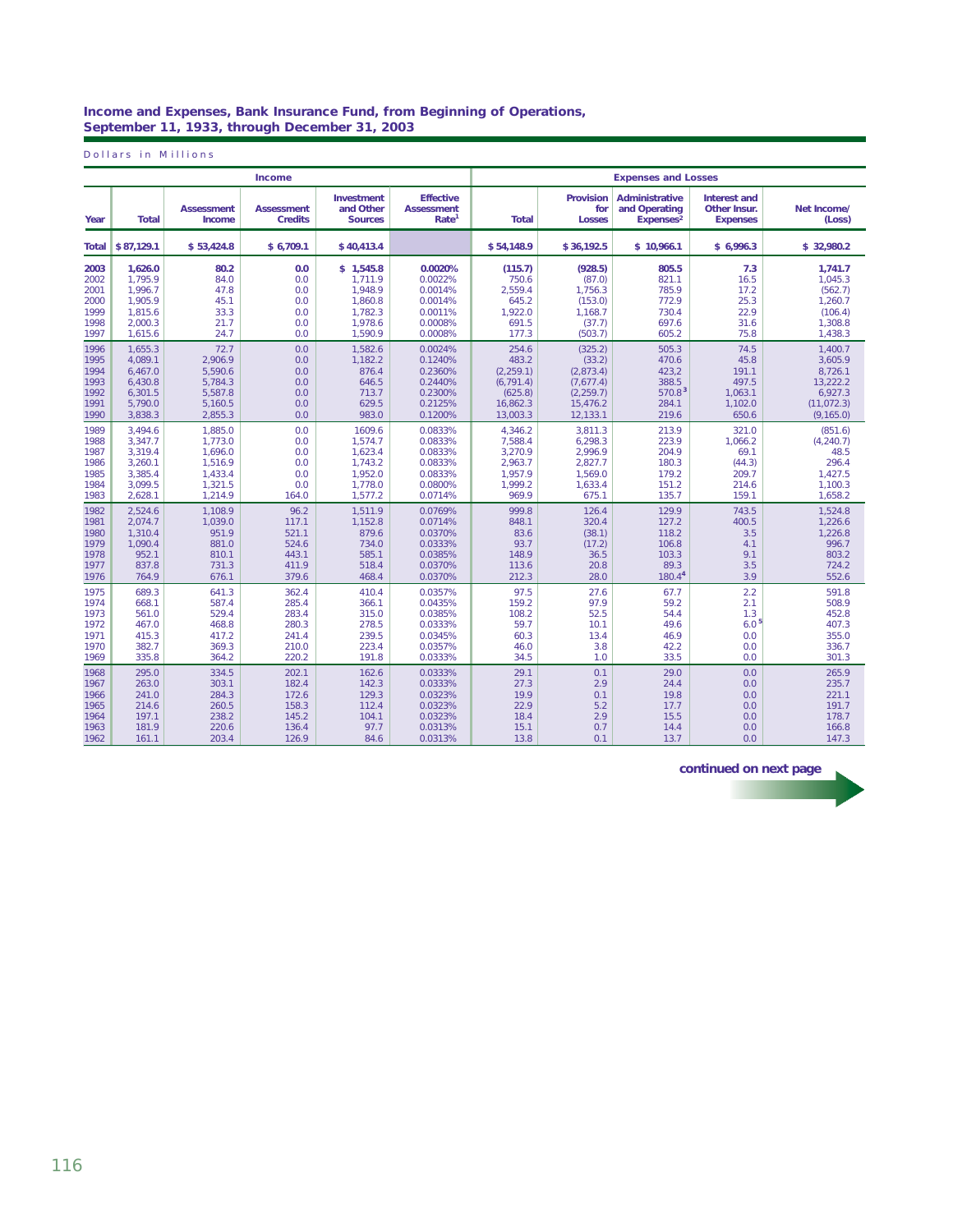### **Income and Expenses, Bank Insurance Fund, from Beginning of Operations, September 11, 1933, through December 31, 2003** (continued)

Dollars in Millions

|        |                  |                             | Income                              |                                           |                                               | <b>Expenses and Losses</b> |                                          |                                                          |                                                 |                       |
|--------|------------------|-----------------------------|-------------------------------------|-------------------------------------------|-----------------------------------------------|----------------------------|------------------------------------------|----------------------------------------------------------|-------------------------------------------------|-----------------------|
| Year   | <b>Total</b>     | <b>Assessment</b><br>Income | <b>Assessment</b><br><b>Credits</b> | Investment<br>and Other<br><b>Sources</b> | <b>Effective</b><br><b>Assessment</b><br>Rate | <b>Total</b>               | <b>Provision</b><br>for<br><b>Losses</b> | Administrative<br>and Operating<br>Expenses <sup>2</sup> | Interest and<br>Other Insur.<br><b>Expenses</b> | Net Income/<br>(Loss) |
|        | Total 5 87.129.1 | \$53.424.8                  | \$6.709.1                           | \$40.413.4                                |                                               | \$54.148.9                 | \$36.192.5                               | \$10.966.1                                               | \$6.996.3                                       | \$32.980.2            |
| 1961   | 147.3            | 188.9                       | 115.5                               | 73.9                                      | 0.0323%                                       | 14.8                       | 1.6                                      | 13.2                                                     | 0.0                                             | 132.5                 |
| 1960   | 144.6            | 180.4                       | 100.8                               | 65.0                                      | 0.0370%                                       | 12.5                       | 0.1                                      | 12.4                                                     | 0.0                                             | 132.1                 |
| 1959   | 136.5            | 178.2                       | 99.6                                | 57.9                                      | 0.0370%                                       | 12.1                       | 0.2                                      | 11.9                                                     | 0.0                                             | 124.4                 |
| 1958   | 126.8            | 166.8                       | 93.0                                | 53.0                                      | 0.0370%                                       | 11.6                       | 0.0                                      | 11.6                                                     | 0.0                                             | 115.2                 |
| 1957   | 117.3            | 159.3                       | 90.2                                | 48.2                                      | 0.0357%                                       | 9.7                        | 0.1                                      | 9.6                                                      | 0.0                                             | 107.6                 |
| 1956   | 111.9            | 155.5                       | 87.3                                | 43.7                                      | 0.0370%                                       | 9.4                        | 0.3                                      | 9.1                                                      | 0.0                                             | 102.5                 |
| 1955   | 105.8            | 151.5                       | 85.4                                | 39.7                                      | 0.0370%                                       | 9.0                        | 0.3                                      | 8.7                                                      | 0.0                                             | 96.8                  |
| 1954   | 99.7             | 144.2                       | 81.8                                | 37.3                                      | 0.0357%                                       | 7.8                        | 0.1                                      | 7.7                                                      | 0.0                                             | 91.9                  |
| 1953   | 94.2             | 138.7                       | 78.5                                | 34.0                                      | 0.0357%                                       | 7.3                        | 0.1                                      | 7.2                                                      | 0.0                                             | 86.9                  |
| 1952   | 88.6             | 131.0                       | 73.7                                | 31.3                                      | 0.0370%                                       | 7.8                        | 0.8                                      | 7.0                                                      | 0.0                                             | 80.8                  |
| 1951   | 83.5             | 124.3                       | 70.0                                | 29.2                                      | 0.0370%                                       | 6.6                        | 0.0                                      | 6.6                                                      | 0.0                                             | 76.9                  |
| 1950   | 84.8             | 122.9                       | 68.7                                | 30.6                                      | 0.0370%                                       | 7.8                        | 1.4                                      | 6.4                                                      | 0.0                                             | 77.0                  |
| 1949   | 151.1            | 122.7                       | 0.0                                 | 28.4                                      | 0.0833%                                       | 6.4                        | 0.3                                      | 6.1                                                      | 0.0                                             | 144.7                 |
| 1948   | 145.6            | 119.3                       | 0.0                                 | 26.3                                      | 0.0833%                                       | 7.0                        | 0.7                                      | 6.3                                                      | 0.0                                             | 138.6                 |
| 1947   | 157.5            | 114.4                       | 0.0                                 | 43.1                                      | 0.0833%                                       | 9.9                        | 0.1                                      | 9.8                                                      | 0.0                                             | 147.6                 |
| 1946   | 130.7            | 107.0                       | 0.0                                 | 23.7                                      | 0.0833%                                       | 10.0                       | 0.1                                      | 9.9                                                      | 0.0                                             | 120.7                 |
| 1945   | 121.0            | 93.7                        | 0.0                                 | 27.3                                      | 0.0833%                                       | 9.4                        | 0.1                                      | 9.3                                                      | 0.0                                             | 111.6                 |
| 1944   | 99.3             | 80.9                        | 0.0                                 | 18.4                                      | 0.0833%                                       | 9.3                        | 0.1                                      | 9.2                                                      | 0.0                                             | 90.0                  |
| 1943   | 86.6             | 70.0                        | 0.0                                 | 16.6                                      | 0.0833%                                       | 9.8                        | 0.2                                      | 9.6                                                      | 0.0                                             | 76.8                  |
| 1942   | 69.1             | 56.5                        | 0.0                                 | 12.6                                      | 0.0833%                                       | 10.1                       | 0.5                                      | 9.6                                                      | 0.0                                             | 59.0                  |
| 1941   | 62.0             | 51.4                        | 0.0                                 | 10.6                                      | 0.0833%                                       | 10.1                       | 0.6                                      | 9.5                                                      | 0.0                                             | 51.9                  |
| 1940   | 55.9             | 46.2                        | 0.0                                 | 9.7                                       | 0.0833%                                       | 12.9                       | 3.5                                      | 9.4                                                      | 0.0                                             | 43.0                  |
| 1939   | 51.2             | 40.7                        | 0.0                                 | 10.5                                      | 0.0833%                                       | 16.4                       | 7.2                                      | 9.2                                                      | 0.0                                             | 34.8                  |
| 1938   | 47.7             | 38.3                        | 0.0                                 | 9.4                                       | 0.0833%                                       | 11.3                       | 2.5                                      | 8.8                                                      | 0.0                                             | 36.4                  |
| 1937   | 48.2             | 38.8                        | 0.0                                 | 9.4                                       | 0.0833%                                       | 12.2                       | 3.7                                      | 8.5                                                      | 0.0                                             | 36.0                  |
| 1936   | 43.8             | 35.6                        | 0.0                                 | 8.2                                       | 0.0833%                                       | 10.9                       | 2.6                                      | 8.3                                                      | 0.0                                             | 32.9                  |
| 1935   | 20.8             | 11.5                        | 0.0                                 | 9.3                                       | 0.0833%                                       | 11.3                       | 2.8                                      | 8.5                                                      | 0.0                                             | 9.5                   |
| 1933/4 | 7.0              | 0.0                         | 0.0                                 | 7.0                                       | N/A                                           | 10.0                       | 0.2                                      | 9.8                                                      | 0.0                                             | (3.0)                 |

The effective rates from 1950 through 1984 vary from the statutory rate of 0.0833 percent due to assessment credits provided in those years. The statutory rate increased to 0.12<br>percent in 1990 and to a minimum of 0.15 per 1

<sup>2</sup> These expenses, which are presented as operating expenses in the Statements of Income and Fund Balance, pertain to the FDIC in its corporate capacity only and do not include costs that are charged to the failed bank receiverships that are managed by the FDIC. The receivership expenses are presented as part of the "Receivables from Bank Resolutions, net" line<br>on the Balance Sheets. The narrative and

<sup>3</sup> Includes \$210 million for the cumulative effect of an accounting change for certain postretirement benefits.

4 Includes \$105.6 million net loss on government securities.

<sup>5</sup> This amount represents interest and other insurance expenses from 1933 to 1972.

 $<sup>6</sup>$  Includes the aggregate amount of \$80.6 million of interest paid on Capital Stock between 1933 and 1948.</sup>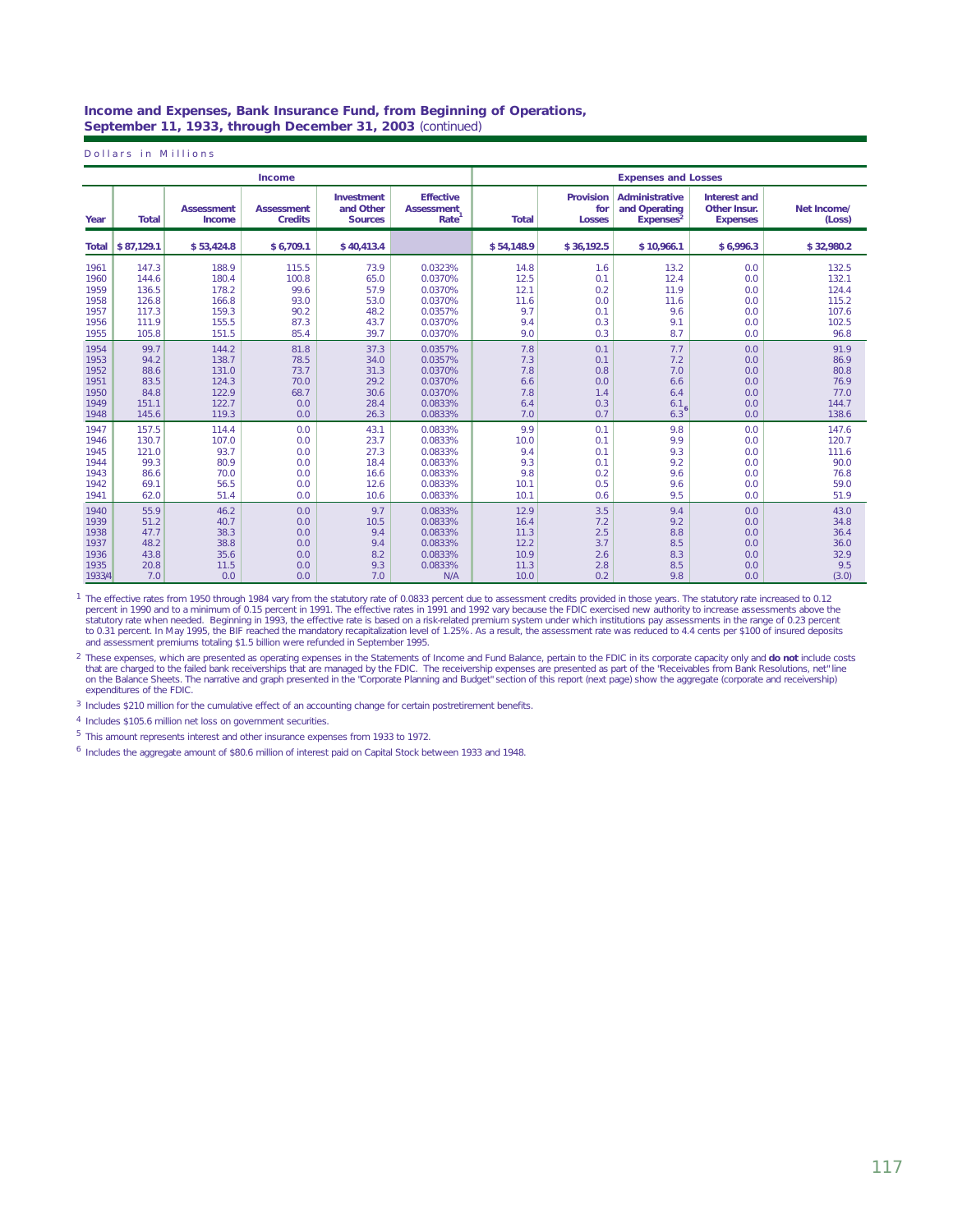## **Corporate Planning and Budget**

Dollars in Millions



The FDIC's Strategic Plan and Annual Performance Plan provide the basis for annual planning and budgeting for needed resources. The 2003 aggregate budget (for corporate, receivership and investment spending) was \$1.1 billion, while actual expenditures for the year were \$1.04 billion, about \$154 million less than 2002 expenditures.

Over the past 10 years, the FDIC's expenditures have varied in response to workload. During the past decade, expenditures generally declined due to decreasing resolution and receivership activity, although they temporarily increased in 1996 in conjunction with the absorption of the Resolution Trust Corporation (RTC) and its residual operations and workload. Total expenditures increased in 2002 due to an increase in receivership-related expenses.

The largest component of FDIC spending is for the costs associated with staffing. Staffing decreased by just over 2 percent in 2003, from 5,430 employees at the beginning of the year to 5,311 at the end of the year.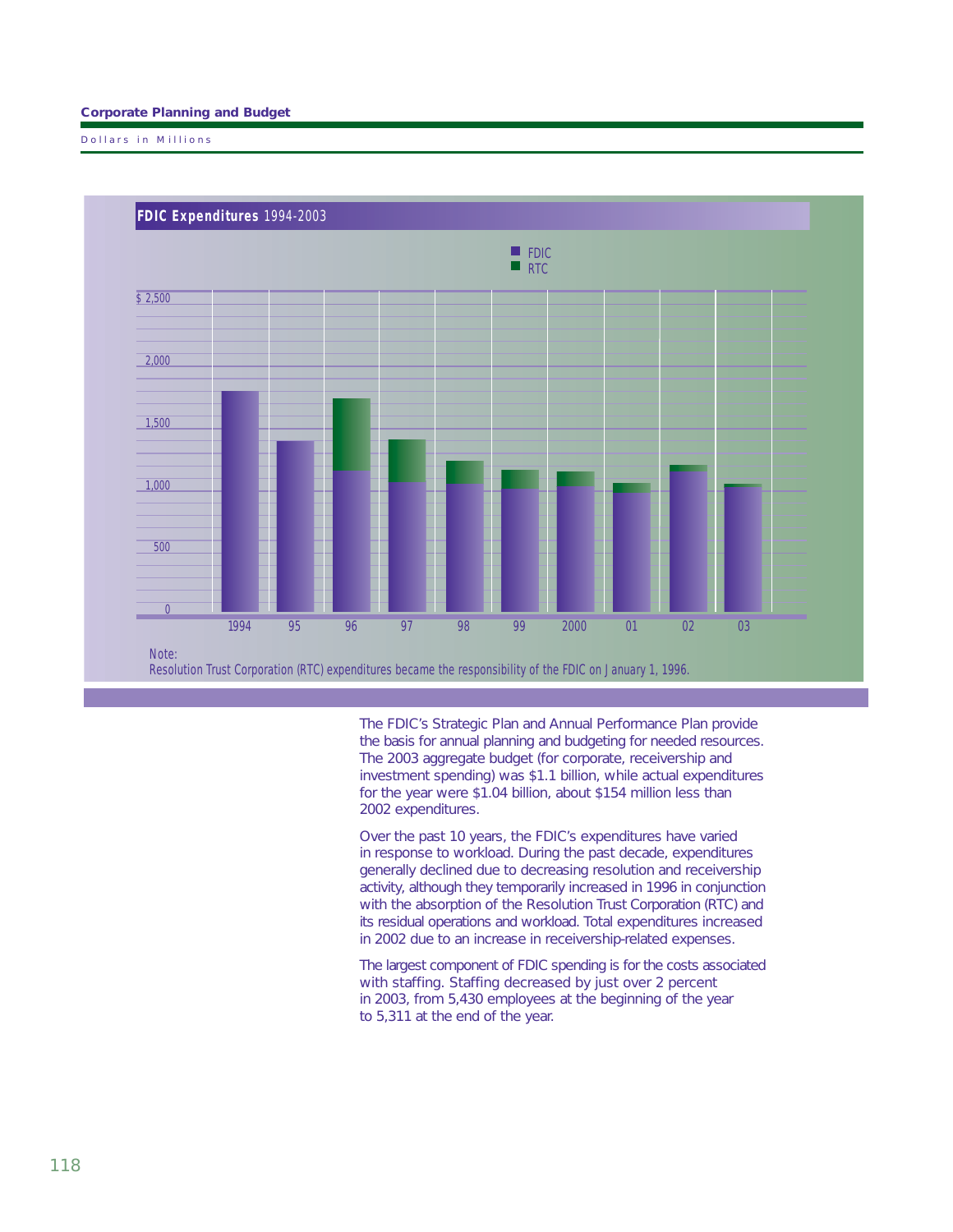# **Estimated Insured Deposits and the Bank Insurance Fund, December 31,1934, through September 30, 2003 1**

|                                                              |                                                                                      |                                                                                                      | <b>Deposits in Insured Banks (\$ millions)</b>                                                       |                                                      |                                                                                             | Insurance Fund as a Percentage of                                |                                                                  |
|--------------------------------------------------------------|--------------------------------------------------------------------------------------|------------------------------------------------------------------------------------------------------|------------------------------------------------------------------------------------------------------|------------------------------------------------------|---------------------------------------------------------------------------------------------|------------------------------------------------------------------|------------------------------------------------------------------|
| Year <sup>2</sup>                                            | Insurance<br>Coverage                                                                | <b>Total</b><br><b>Domestic</b><br><b>Deposits</b>                                                   | <b>Estimated</b><br>Insured<br>Deposits <sup>3</sup>                                                 | Percentage<br>of Insured<br><b>Deposits</b>          | <b>Deposit</b><br>Insurance<br>Fund                                                         | <b>Total</b><br><b>Domestic</b><br><b>Deposits</b>               | <b>Estimated</b><br><b>Insured</b><br><b>Deposits</b>            |
| 2003<br>2002<br>2001<br>2000<br>1999<br>1998                 | \$100,000<br>100,000<br>100,000<br>100,000<br>100,000<br>100,000                     | \$4,090,423<br>\$3,867,096<br>3,584,610<br>3,326,745<br>3,038,385<br>2,996,396                       | \$2,547,889<br>2,527,948<br>2,408,878<br>2,301,604<br>2,157,536<br>2,141,268                         | 62.3<br>65.4<br>67.2<br>69.2<br>71.0<br>71.5<br>73.8 | \$33,461.8<br>32,050.3<br>30,438.8<br>30,975.2<br>29,414.2<br>29,612.3                      | 0.82<br>0.83<br>0.85<br>0.93<br>0.97<br>0.99                     | 1.31<br>1.27<br>1.26<br>1.35<br>1.36<br>1.38                     |
| 1997<br>1996<br>1995<br>1994<br>1993<br>1992<br>1991<br>1990 | 100,000<br>100,000<br>100,000<br>100,000<br>100,000<br>100,000<br>100,000<br>100,000 | 2,785,990<br>2,642,107<br>2,575,966<br>2,463,813<br>2.493.636<br>2,512,278<br>2,520,074<br>2,540,930 | 2,055,874<br>2,007,447<br>1,952,543<br>1,896,060<br>1,906,885<br>1.945,623<br>1,957,722<br>1,929,612 | 76.0<br>75.8<br>77.0<br>76.5<br>77.4<br>77.7<br>75.9 | 28,292.5<br>26,854.4<br>25,453.7<br>21,847.8<br>13,121.6<br>(100.6)<br>(7,027.9)<br>4,044.5 | 1.02<br>1.02<br>0.99<br>0.89<br>0.53<br>(0.00)<br>(0.28)<br>0.16 | 1.38<br>1.34<br>1.30<br>1.15<br>0.69<br>(0.01)<br>(0.36)<br>0.21 |
| 1989                                                         | 100,000                                                                              | 2,465,922                                                                                            | 1,873,837                                                                                            | 76.0                                                 | 13,209.5                                                                                    | 0.54                                                             | 0.70                                                             |
| 1988                                                         | 100,000                                                                              | 2,330,768                                                                                            | 1,750,259                                                                                            | 75.1                                                 | 14,061.1                                                                                    | 0.60                                                             | 0.80                                                             |
| 1987                                                         | 100,000                                                                              | 2,201,549                                                                                            | 1,658,802                                                                                            | 75.3                                                 | 18,301.8                                                                                    | 0.83                                                             | 1.10                                                             |
| 1986                                                         | 100,000                                                                              | 2,167,596                                                                                            | 1,634,302                                                                                            | 75.4                                                 | 18,253.3                                                                                    | 0.84                                                             | 1.12                                                             |
| 1985                                                         | 100,000                                                                              | 1,974,512                                                                                            | 1,503,393                                                                                            | 76.1                                                 | 17,956.9                                                                                    | 0.91                                                             | 1.19                                                             |
| 1984                                                         | 100,000                                                                              | 1,806,520                                                                                            | 1.389.874                                                                                            | 76.9                                                 | 16,529.4                                                                                    | 0.92                                                             | 1.19                                                             |
| 1983                                                         | 100,000                                                                              | 1,690,576                                                                                            | 1,268,332                                                                                            | 75.0                                                 | 15,429.1                                                                                    | 0.91                                                             | 1.22                                                             |
| 1982                                                         | 100,000                                                                              | 1,544,697                                                                                            | 1,134,221                                                                                            | 73.4                                                 | 13,770.9                                                                                    | 0.89                                                             | 1.21                                                             |
| 1981                                                         | 100,000                                                                              | 1,409,322                                                                                            | 988,898                                                                                              | 70.2                                                 | 12,246.1                                                                                    | 0.87                                                             | 1.24                                                             |
| 1980                                                         | 100,000                                                                              | 1,324,463                                                                                            | 948,717                                                                                              | 71.6                                                 | 11,019.5                                                                                    | 0.83                                                             | 1.16                                                             |
| 1979                                                         | 40,000                                                                               | 1,226,943                                                                                            | 808,555                                                                                              | 65.9                                                 | 9,792.7                                                                                     | 0.80                                                             | 1.21                                                             |
| 1978                                                         | 40,000                                                                               | 1,145,835                                                                                            | 760.706                                                                                              | 66.4                                                 | 8,796.0                                                                                     | 0.77                                                             | 1.16                                                             |
| 1977                                                         | 40,000                                                                               | 1.050.435                                                                                            | 692,533                                                                                              | 65.9                                                 | 7,992.8                                                                                     | 0.76                                                             | 1.15                                                             |
| 1976                                                         | 40,000                                                                               | 941,923                                                                                              | 628,263                                                                                              | 66.7                                                 | 7,268.8                                                                                     | 0.77                                                             | 1.16                                                             |
| 1975                                                         | 40,000                                                                               | 875,985                                                                                              | 569,101                                                                                              | 65.0                                                 | 6,716.0                                                                                     | 0.77                                                             | 1.18                                                             |
| 1974                                                         | 40,000                                                                               | 833,277                                                                                              | 520,309                                                                                              | 62.5                                                 | 6,124.2                                                                                     | 0.73                                                             | 1.18                                                             |
| 1973                                                         | 20,000                                                                               | 766,509                                                                                              | 465,600                                                                                              | 60.7                                                 | 5,615.3                                                                                     | 0.73                                                             | 1.21                                                             |
| 1972                                                         | 20,000                                                                               | 697,480                                                                                              | 419.756                                                                                              | 60.2                                                 | 5,158.7                                                                                     | 0.74                                                             | 1.23                                                             |
| 1971                                                         | 20,000                                                                               | 610,685                                                                                              | 374,568                                                                                              | 61.3                                                 | 4,739.9                                                                                     | 0.78                                                             | 1.27                                                             |
| 1970                                                         | 20,000                                                                               | 545,198                                                                                              | 349,581                                                                                              | 64.1                                                 | 4,379.6                                                                                     | 0.80                                                             | 1.25                                                             |
| 1969                                                         | 20,000                                                                               | 495,858                                                                                              | 313,085                                                                                              | 63.1                                                 | 4,051.1                                                                                     | 0.82                                                             | 1.29                                                             |
| 1968                                                         | 15,000                                                                               | 491,513                                                                                              | 296,701                                                                                              | 60.2                                                 | 3,749.2                                                                                     | 0.76                                                             | 1.26                                                             |
| 1967                                                         | 15,000                                                                               | 448,709                                                                                              | 261,149                                                                                              | 58.2                                                 | 3,485.5                                                                                     | 0.78                                                             | 1.33                                                             |
| 1966                                                         | 15,000                                                                               | 401,096                                                                                              | 234,150                                                                                              | 58.4                                                 | 3,252.0                                                                                     | 0.81                                                             | 1.39                                                             |
| 1965                                                         | 10,000                                                                               | 377,400                                                                                              | 209,690                                                                                              | 55.6                                                 | 3,036.3                                                                                     | 0.80                                                             | 1.45                                                             |
| 1964                                                         | 10,000                                                                               | 348,981                                                                                              | 191,787                                                                                              | 55.0                                                 | 2,844.7                                                                                     | 0.82                                                             | 1.48                                                             |
| 1963                                                         | 10,000                                                                               | 313,304                                                                                              | 177,381                                                                                              | 56.6                                                 | 2,667.9                                                                                     | 0.85                                                             | 1.50                                                             |
| 1962                                                         | 10,000                                                                               | 297,548                                                                                              | 170,210                                                                                              | 57.2                                                 | 2,502.0                                                                                     | 0.84                                                             | 1.47                                                             |
| 1961                                                         | 10,000                                                                               | 281,304                                                                                              | 160,309                                                                                              | 57.0                                                 | 2,353.8                                                                                     | 0.84                                                             | 1.47                                                             |
| 1960                                                         | 10,000                                                                               | 260,495                                                                                              | 149,684                                                                                              | 57.5                                                 | 2,222.2                                                                                     | 0.85                                                             | 1.48                                                             |
| 1959                                                         | 10,000                                                                               | 247,589                                                                                              | 142,131                                                                                              | 57.4                                                 | 2,089.8                                                                                     | 0.84                                                             | 1.47                                                             |
| 1958                                                         | 10,000                                                                               | 242,445                                                                                              | 137,698                                                                                              | 56.8                                                 | 1,965.4                                                                                     | 0.81                                                             | 1.43                                                             |
| 1957                                                         | 10,000                                                                               | 225.507                                                                                              | 127,055                                                                                              | 56.3                                                 | 1,850.5                                                                                     | 0.82                                                             | 1.46                                                             |
| 1956                                                         | 10,000                                                                               | 219,393                                                                                              | 121,008                                                                                              | 55.2                                                 | 1,742.1                                                                                     | 0.79                                                             | 1.44                                                             |
| 1955                                                         | 10,000                                                                               | 212,226                                                                                              | 116,380                                                                                              | 54.8                                                 | 1,639.6                                                                                     | 0.77                                                             | 1.41                                                             |
| 1954                                                         | 10,000                                                                               | 203.195                                                                                              | 110.973                                                                                              | 54.6                                                 | 1,542.7                                                                                     | 0.76                                                             | 1.39                                                             |
| 1953                                                         | 10,000                                                                               | 193,466                                                                                              | 105.610                                                                                              | 54.6                                                 | 1.450.7                                                                                     | 0.75                                                             | 1.37                                                             |
| 1952                                                         | 10,000                                                                               | 188.142                                                                                              | 101,841                                                                                              | 54.1                                                 | 1.363.5                                                                                     | 0.72                                                             | 1.34                                                             |
| 1951                                                         | 10,000                                                                               | 178,540                                                                                              | 96,713                                                                                               | 54.2                                                 | 1,282.2                                                                                     | 0.72                                                             | 1.33                                                             |
| 1950                                                         | 10,000                                                                               | 167,818                                                                                              | 91,359                                                                                               | 54.4                                                 | 1,243.9                                                                                     | 0.74                                                             | 1.36                                                             |
| 1949                                                         | 5,000                                                                                | 156,786                                                                                              | 76,589                                                                                               | 48.8                                                 | 1,203.9                                                                                     | 0.77                                                             | 1.57                                                             |
| 1948                                                         | 5,000                                                                                | 153,454                                                                                              | 75,320                                                                                               | 49.1                                                 | 1,065.9                                                                                     | 0.69                                                             | 1.42                                                             |
| 1947                                                         | 5,000                                                                                | 154,096                                                                                              | 76,254                                                                                               | 49.5                                                 | 1,006.1                                                                                     | 0.65                                                             | 1.32                                                             |
| 1946                                                         | 5,000                                                                                | 148,458                                                                                              | 73,759                                                                                               | 49.7                                                 | 1,058.5                                                                                     | 0.71                                                             | 1.44                                                             |
| 1945                                                         | 5,000                                                                                | 157,174                                                                                              | 67,021                                                                                               | 42.4                                                 | 929.2                                                                                       | 0.59                                                             | 1.39                                                             |
| 1944                                                         | 5,000                                                                                | 134,662                                                                                              | 56,398                                                                                               | 41.9                                                 | 804.3                                                                                       | 0.60                                                             | 1.43                                                             |
| 1943                                                         | 5,000                                                                                | 111,650                                                                                              | 48,440                                                                                               | 43.4                                                 | 703.1                                                                                       | 0.63                                                             | 1.45                                                             |
| 1942                                                         | 5,000                                                                                | 89,869                                                                                               | 32,837                                                                                               | 36.5                                                 | 616.9                                                                                       | 0.69                                                             | 1.88                                                             |
| 1941                                                         | 5,000                                                                                | 71,209                                                                                               | 28,249                                                                                               | 39.7                                                 | 553.5                                                                                       | 0.78                                                             | 1.96                                                             |
| 1940                                                         | 5,000                                                                                | 65,288                                                                                               | 26,638                                                                                               | 40.8                                                 | 496.0                                                                                       | 0.76                                                             | 1.86                                                             |
| 1939                                                         | 5,000                                                                                | 57,485                                                                                               | 24,650                                                                                               | 42.9                                                 | 452.7                                                                                       | 0.79                                                             | 1.84                                                             |
| 1938                                                         | 5,000                                                                                | 50,791                                                                                               | 23,121                                                                                               | 45.5                                                 | 420.5                                                                                       | 0.83                                                             | 1.82                                                             |
| 1937                                                         | 5,000                                                                                | 48,228                                                                                               | 22,557                                                                                               | 46.8                                                 | 383.1                                                                                       | 0.79                                                             | 1.70                                                             |
| 1936                                                         | 5,000                                                                                | 50,281                                                                                               | 22,330                                                                                               | 44.4                                                 | 343.4                                                                                       | 0.68                                                             | 1.54                                                             |
| 1935                                                         | 5,000                                                                                | 45,125                                                                                               | 20,158                                                                                               | 44.7                                                 | 306.0                                                                                       | 0.68                                                             | 1.52                                                             |
| 19344                                                        | 5,000                                                                                | 40,060                                                                                               | 18,075                                                                                               | 45.1                                                 | 291.7                                                                                       | 0.73                                                             | 1.61                                                             |

<sup>1</sup> For 2003, the numbers are as of September 30, and prior years reflect December 31.

2 Starting in 1990, deposits in insured banks exclude those deposits held by Bank Insurance Fund members that are insured by the Savings Association Insurance Fund and include those<br>deposits held by Savings Association Ins

<sup>3</sup> Estimated insured deposits reflect deposit information as reported in the fourth quarter FDIC Quarterly Banking Profile. Before 1991, insured deposits were estimated using percentages determined from the June 30 Call R

<sup>4</sup> Initial coverage was \$2,500 from January 1 to June 30, 1934.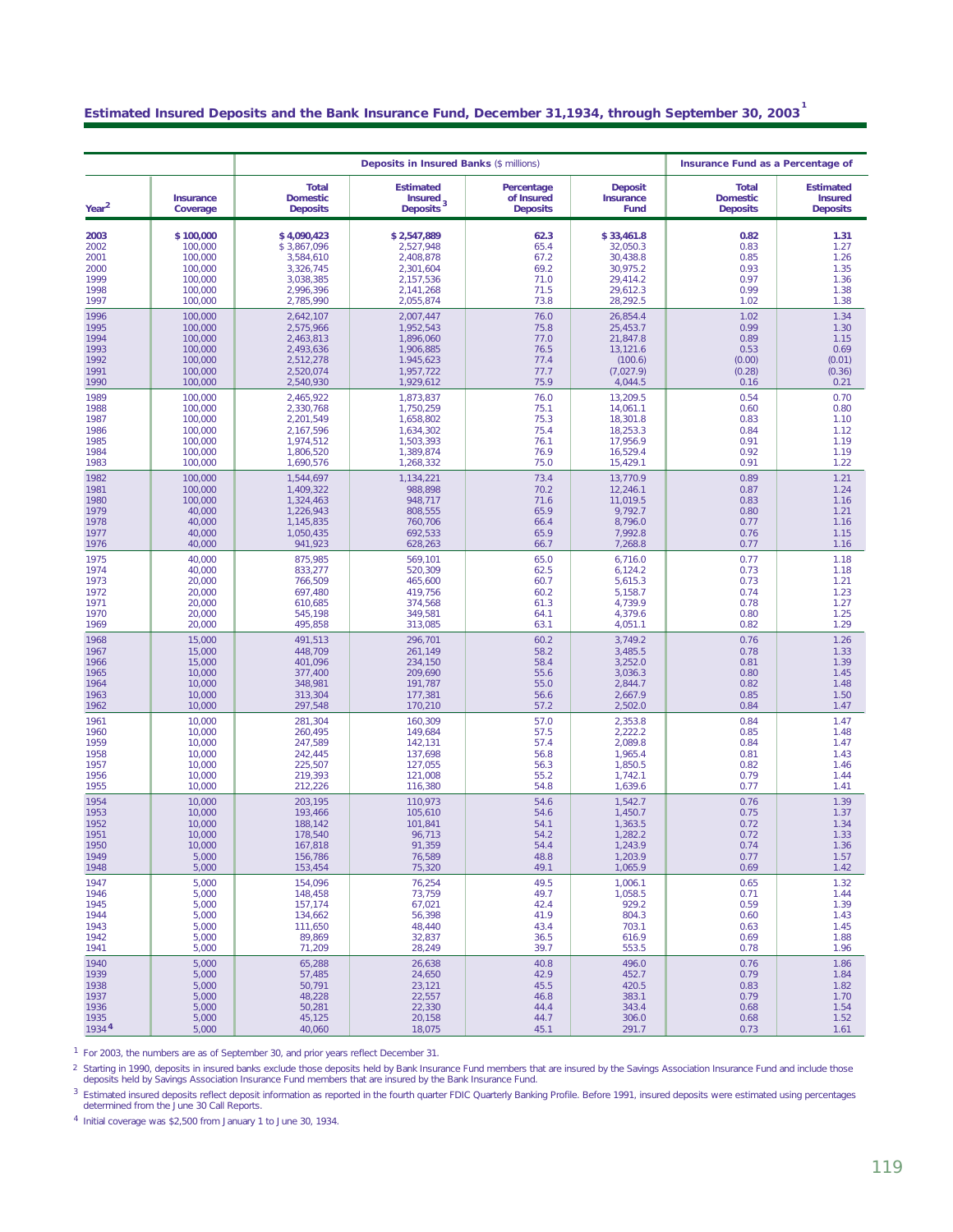#### **Income and Expenses, Savings Association Insurance Fund, by Year, from Beginning of Operations, August 9, 1989, through December 31, 2003**

Dollars in Thousands

|                                      |                                                           | <b>Income</b>                                         |                                                     |                                                |                                                         |                                                               | <b>Expenses and Losses</b>                                          |                                                              |                                                                                |                                                         |
|--------------------------------------|-----------------------------------------------------------|-------------------------------------------------------|-----------------------------------------------------|------------------------------------------------|---------------------------------------------------------|---------------------------------------------------------------|---------------------------------------------------------------------|--------------------------------------------------------------|--------------------------------------------------------------------------------|---------------------------------------------------------|
| Year                                 | Total                                                     | <b>Assessment</b><br>Income                           | Investment<br>and<br>Other<br><b>Sources</b>        | <b>Effective</b><br><b>Assessment</b><br>Rate  | <b>Total</b>                                            | <b>Provision</b><br>for<br><b>Losses</b>                      | <b>Interest</b><br>and Other<br><b>Insurance</b><br><b>Expenses</b> | <b>Administrative</b><br>and<br>Operating<br><b>Expenses</b> | <b>Funding</b><br><b>Transfer</b><br>from<br>the FSLIC<br><b>Resolut. Fund</b> | Net Income/<br>(Loss)                                   |
| <b>Total</b>                         | \$13,341,739                                              | \$8,642,583                                           | \$4,699,156                                         |                                                | \$1,515,460                                             | \$468,750                                                     | \$29,905                                                            | \$1,016,805                                                  | \$139,498                                                                      | \$11,965,777                                            |
| 2003<br>2002<br>2001<br>2000<br>1999 | 547,260<br>588,821<br>733,121<br>664.080<br>600,995       | 14,594<br>23,783<br>35,402<br>19,237<br>15,116        | 532,666<br>565,038<br>697,719<br>644,843<br>585,879 | 0.001%<br>0.003%<br>0.004%<br>0.002%<br>0.002% | 47,200<br>(31, 380)<br>564,083<br>300.018<br>124,156    | (82, 489)<br>(156, 494)<br>443,103<br>180,805<br>30,648       | 105<br>751<br>19,389<br>8,293<br>626                                | 129,584<br>124,363<br>101,591<br>110,920<br>92,882           | $\mathbf{0}$<br>$\mathbf{O}$<br>$\mathbf{0}$<br>$\mathbf{O}$<br>$\overline{0}$ | 500,060<br>620,201<br>169,038<br>364,062<br>476,839     |
| 1998<br>1997<br>1996<br>1995<br>1994 | 583,859<br>549,912<br>5,501,684<br>1,139,916<br>1.215.289 | 15,352<br>13,914<br>5,221,560<br>970.027<br>1,132,102 | 568,507<br>535,998<br>280,124<br>169.889<br>83.187  | 0.002%<br>0.004%<br>0.204%<br>0.234%<br>0.244% | 116,629<br>69,986<br>(28, 890)<br>(281, 216)<br>434,303 | 31,992<br>(1, 879)<br>(91, 636)<br>(321,000)<br>414,000       | 9<br>128<br>$\Omega$                                                | 84,628<br>71,865<br>62,618<br>39.784<br>20,303               | $\mathbf{0}$<br>$\circ$<br>$\circ$<br>$\circ$<br>$\mathbf{0}$                  | 467,230<br>479,926<br>5,530,574<br>1,421,132<br>780,986 |
| 1993<br>1992<br>1991<br>1990<br>1989 | 923.516<br>178,643<br>96,446<br>18,195                    | 897.692<br>172,079<br>93,530<br>18,195                | 25,824<br>6,564<br>2,916<br>0                       | 0.250%<br>0.230%<br>0.230%<br>0.208%<br>0.208% | 46,814<br>28,982<br>63,085<br>56,088<br>5,602           | 16,531<br>(14, 945)<br>20,114<br>$\mathbf{0}$<br>$\mathbf{0}$ | $\overline{0}$<br>(5)<br>609<br>0<br>0                              | 30.283<br>43,932<br>42,362<br>56,088<br>5,602                | $\overline{0}$<br>35,446<br>42,362<br>56,088<br>5,602                          | 876,702<br>185,107<br>75.723<br>18,195                  |

## **FDIC-Insured Institutions Closed During 2003**

| Dollars in Thousands                                                  |                                                                                                                                                 |                                                       |                               |                                 |                                     |                          |                                                    |                                                   |  |  |
|-----------------------------------------------------------------------|-------------------------------------------------------------------------------------------------------------------------------------------------|-------------------------------------------------------|-------------------------------|---------------------------------|-------------------------------------|--------------------------|----------------------------------------------------|---------------------------------------------------|--|--|
| Name and<br>Location                                                  | <b>Bank</b><br><b>Class</b>                                                                                                                     | <b>Number of</b><br><b>Deposit</b><br><b>Accounts</b> | <b>Total</b><br><b>Assets</b> | <b>Total</b><br><b>Deposits</b> | <b>FDIC</b><br><b>Disbursements</b> | <b>Estimated</b><br>Loss | Date of<br><b>Closing or</b><br><b>Acquisition</b> | Receiver/<br><b>Assuming Bank</b><br>and Location |  |  |
| <b>Bank Insurance Fund</b>                                            |                                                                                                                                                 |                                                       |                               |                                 |                                     |                          |                                                    |                                                   |  |  |
| <b>Insured Deposit Transfer</b>                                       |                                                                                                                                                 |                                                       |                               |                                 |                                     |                          |                                                    |                                                   |  |  |
| <b>First National Bank</b><br>of Blanchardville<br>Blanchardville, WI | N                                                                                                                                               | 3.635                                                 | 35.460<br>s.                  | 28.901<br>s.                    | 28.313<br>\$                        | \$9,245                  | 05.09.03                                           | <b>The Park Bank</b><br>Madison, WI               |  |  |
|                                                                       |                                                                                                                                                 |                                                       |                               |                                 |                                     |                          |                                                    |                                                   |  |  |
| Purchase and Assumption - Insured Deposits                            |                                                                                                                                                 |                                                       |                               |                                 |                                     |                          |                                                    |                                                   |  |  |
| <b>Pulaski Savings Bank</b><br>Philadelphia, PA                       | <b>SB</b>                                                                                                                                       | 1,800                                                 | \$8,976                       | 9,506<br>s.                     | 9,506<br>s                          | \$ 1,096                 | 11.14.03                                           | <b>Earthstar Bank</b><br>Southampton, PA          |  |  |
|                                                                       |                                                                                                                                                 |                                                       |                               |                                 |                                     |                          |                                                    |                                                   |  |  |
| Insured Deposit Transfer - Asset Purchase                             |                                                                                                                                                 |                                                       |                               |                                 |                                     |                          |                                                    |                                                   |  |  |
| <b>Southern Pacific Bank</b><br>Torrance, CA                          | <b>NM</b>                                                                                                                                       | 18.804                                                | \$1,052,288                   | \$ 865,097                      | \$ 851,385                          | \$93,040                 | 02.07.03                                           | Beal Bank, S.S.B.<br>Plano, TX                    |  |  |
|                                                                       |                                                                                                                                                 |                                                       |                               |                                 |                                     |                          |                                                    |                                                   |  |  |
| Codes for<br><b>Bank Class:</b>                                       | $SB -$<br>$NM -$<br>$N -$<br>National bank<br>State-chartered bank that is not<br><b>Savings Bank</b><br>a member of the Federal Reserve System |                                                       |                               |                                 |                                     |                          |                                                    |                                                   |  |  |

1 Estimated losses are as of December 31, 2003. Estimated losses are routinely adjusted with updated information from new appraisals and asset sales, which ultimately affect the asset values and projected recoveries.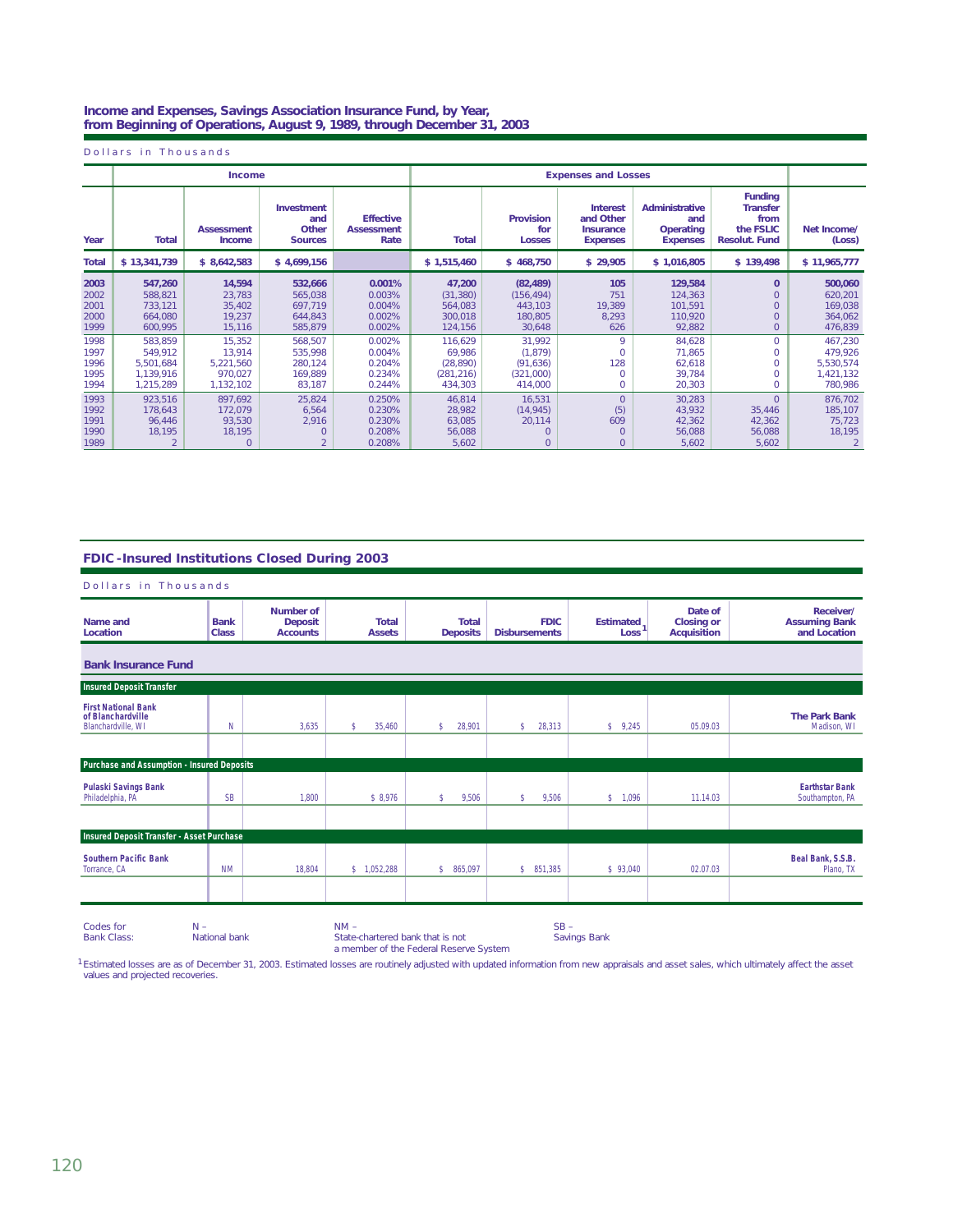#### **Estimated Insured Deposits and the Savings Association Insurance Fund, December 31, 1989, through September 30, 2003 1**

|                   |                              |                                                    | <b>Deposits in Insured Institutions (\$ Millions)</b>       |                                                    | Insurance Fund as a Percentage of          |                                                    |                                                       |
|-------------------|------------------------------|----------------------------------------------------|-------------------------------------------------------------|----------------------------------------------------|--------------------------------------------|----------------------------------------------------|-------------------------------------------------------|
| Year <sup>2</sup> | <b>Insurance</b><br>Coverage | <b>Total</b><br><b>Domestic</b><br><b>Deposits</b> | <b>Estimated</b><br><b>Insured</b><br>Deposits <sup>3</sup> | Percentage of<br><b>Insured</b><br><b>Deposits</b> | <b>Deposit</b><br><b>Insurance</b><br>Fund | <b>Total</b><br><b>Domestic</b><br><b>Deposits</b> | <b>Estimated</b><br><b>Insured</b><br><b>Deposits</b> |
| 2003              | \$100,000                    | \$1,054,730                                        | \$867,562                                                   | 82.3                                               | \$12,185.9                                 | 1.16                                               | 1.40                                                  |
| 2002              | 100.000                      | 990.231                                            | 860.351                                                     | 86.9                                               | 11.746.7                                   | 1.19                                               | 1.37                                                  |
| 2001              | 100,000                      | 897,278                                            | 801,849                                                     | 89.4                                               | 10,935.0                                   | 1.22                                               | 1.36                                                  |
| 2000              | 100,000                      | 822.610                                            | 752,756                                                     | 91.5                                               | 10.758.6                                   | 1.31                                               | 1.43                                                  |
| 1999              | 100,000                      | 764,359                                            | 711,345                                                     | 93.1                                               | 10,280.7                                   | 1.35                                               | 1.45                                                  |
| 1998              | 100,000                      | 751.413                                            | 708.959                                                     | 94.4                                               | 9.839.8                                    | 1.31                                               | 1.39                                                  |
| 1997              | 100,000                      | 721.503                                            | 690.132                                                     | 95.7                                               | 9.368.3                                    | 1.30                                               | 1.36                                                  |
| 1996              | 100,000                      | 708.749                                            | 683.090                                                     | 96.4                                               | 8.888.4                                    | 1.25                                               | 1.30                                                  |
| 1995              | 100,000                      | 742,547                                            | 711,017                                                     | 95.8                                               | 3,357.8                                    | 0.45                                               | 0.47                                                  |
| 1994              | 100,000                      | 720,823                                            | 692,626                                                     | 96.1                                               | 1,936.7                                    | 0.27                                               | 0.28                                                  |
| 1993              | 100,000                      | 726.473                                            | 695,158                                                     | 95.7                                               | 1.155.7                                    | 0.16                                               | 0.17                                                  |
| 1992              | 100.000                      | 760.902                                            | 729.458                                                     | 95.9                                               | 279.0                                      | 0.04                                               | 0.04                                                  |
| 1991              | 100.000                      | 810.664                                            | 776.351                                                     | 95.8                                               | 93.9                                       | 0.01                                               | 0.01                                                  |
| 1990              | 100.000                      | 874.738                                            | 830.028                                                     | 94.9                                               | 18.2                                       | 0.00                                               | 0.00                                                  |
| 1989              | 100,000                      | 948,144                                            | 882,920                                                     | 93.1                                               | 0.0                                        | 0.00                                               | 0.00                                                  |

 $1$  For 2003, the numbers are as of September 30, and prior years reflect December 31.

<sup>2</sup> Starting in 1990, deposits in insured institutions exclude those deposits held by Savings Association Insurance Fund members that are insured by the Bank Insurance Fund and include those deposits held by Bank Insurance Fund members that are insured by the Savings Association Insurance Fund.

3 Estimated insured deposits reflect deposit information as reported in the fourth quarter *FDIC Quarterly Banking Profile*. Before 1991, insured deposits were estimated using percentages determined from the June 30 Call Reports.

### **Number, Assets, Deposits, Losses, and Loss to Funds of Insured Thrifts Taken Over**  or Closed Because of Financial Difficulties, 1989 through 2003<sup>1</sup>

| Dollars in Thousands                              |                               |                                                                     |                                                                      |                                                               |                                                              |
|---------------------------------------------------|-------------------------------|---------------------------------------------------------------------|----------------------------------------------------------------------|---------------------------------------------------------------|--------------------------------------------------------------|
| Year $2$                                          | <b>Total</b>                  | <b>Assets</b>                                                       | <b>Deposits</b>                                                      | <b>Estimated</b><br>Receivership $3^+$<br>Loss                | Loss to Funds                                                |
| <b>Total</b>                                      | 753                           | 397, 372, 197                                                       | 320,172,767                                                          | 75,203,470                                                    | 82,140,242                                                   |
| 2003<br>2002<br>2001<br>2000<br>1999              | $\Omega$                      | $\mathbf{0}$<br>50,246<br>2,179,783<br>29,530<br>62,956             | $\mathbf{0}$<br>50,542<br>1,670,802<br>28,583<br>63,427              | $\bf{0}$<br>$\circ$<br>436,000<br>1,322<br>1,194              | $\Omega$<br>436,000<br>1,322<br>1,194                        |
| 1998<br>1997<br>1996<br>1995<br>1994              | $\Omega$                      | O<br>0<br>32,576<br>423,819<br>136,815                              | $\circ$<br>$\overline{0}$<br>32,745<br>414,692<br>127,508            | $\circ$<br>$\circ$<br>21,921<br>28,192<br>11,472              | $\Omega$<br>21,921<br>27,784<br>16,277                       |
| 1993<br>1992<br>1991<br>1990<br>1989 <sup>5</sup> | 10<br>59<br>144<br>213<br>318 | 7,178,794<br>44,196,946<br>78,898,704<br>129,662,398<br>134,519,630 | 5,708,253<br>34,773,224<br>65, 173, 122<br>98,963,960<br>113,165,909 | 269,720<br>3,122,533<br>8,422,180<br>16,030,346<br>46,858,590 | 67,536<br>3,676,761<br>9,026,510<br>19,225,966<br>49,638,971 |

<sup>1</sup> Prior to July 1, 1995, all thrift closings were the responsibility of the Resolution Trust Corporation (RTC). Since the RTC was terminated on December 31, 1995, and all assets and liabilities transferred to the FSLIC Resolution Fund (FRF), all the results of the thrift closing activity from 1989 through 1995 are now reflected on FRF's books. The Savings Association Insurance Fund (SAIF) became responsible for all thrifts closed after June 30, 1995; there have been only five such failures. Additionally, SAIF was appointed receiver of one thrift (Heartland FSLA)<br>on October 8, 1993, because, at t

 $2$  Year is the year of failure, not the year of resolution.

 $3$  The estimated losses represent the projected loss at the fund level from receiverships for unreimbursed subrogated claims of the FRF/SAIF and unpaid advances to receiverships from the FRF.

The Loss to Funds represents the total resolution cost of the failed thrifts in the SAIF and FRF-RTC funds, which includes corporate revenue and expense items such as interest expense<br>on Federal Financing Bank debt, intere 4

<sup>5</sup> Total for 1989 excludes nine failures of the former FSLIC.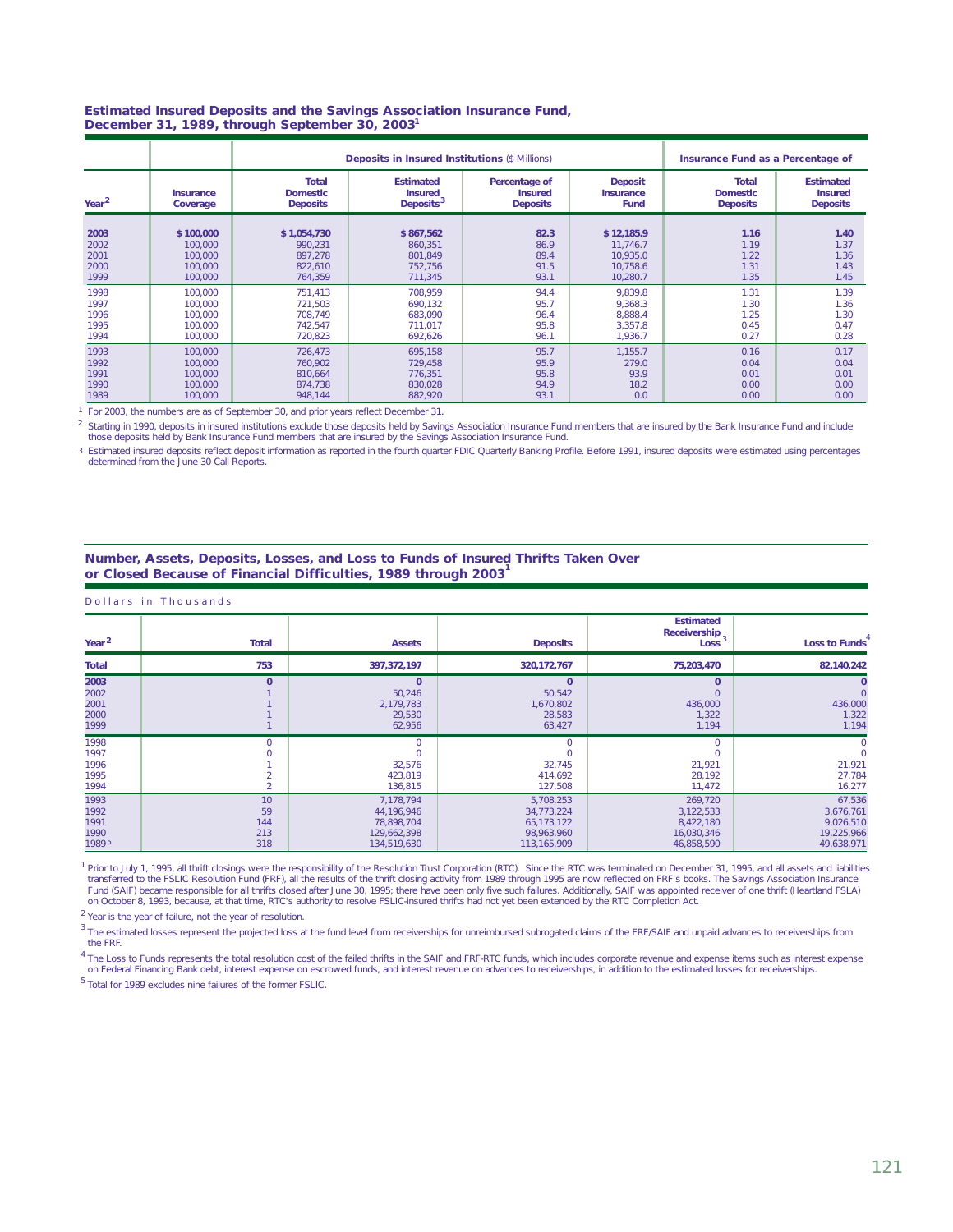| FDIC Applications 2001-2003                    |                      |                |                |  |
|------------------------------------------------|----------------------|----------------|----------------|--|
|                                                | 2003                 | 2002           | 2001           |  |
| <b>Deposit Insurance</b>                       | 141                  | 112            | 133            |  |
| Approved                                       | 140                  | 112            | 133            |  |
| Denied                                         | 1                    | $\overline{0}$ | $\Omega$       |  |
| <b>New Branches</b>                            | 1,227                | 1.285          | 1.010          |  |
| Approved                                       | 1,227                | 1,285          | 1,010          |  |
| Denied                                         | $\bf{0}$             | $\overline{0}$ | $\overline{0}$ |  |
| <b>Mergers</b>                                 | 304                  | 201            | 266            |  |
| Approved                                       | 304                  | 201            | 266            |  |
| Denied                                         | $\overline{0}$       | $\overline{0}$ | $\Omega$       |  |
| Requests for Consent to Serve <sup>®</sup>     | 369                  | 295            | 231            |  |
| Approved                                       | 368                  | 295            | 231            |  |
| Section 19                                     | 13                   | 12             | 19             |  |
| Section 32                                     | 355                  | 283            | 212            |  |
| <b>Denied</b>                                  |                      | 0              | 0              |  |
| Section 19                                     | 0                    | $\theta$       | $\Omega$       |  |
| Section 32                                     | 1                    | $\Omega$       | $\Omega$       |  |
| <b>Notices of Change in Control</b>            | 30                   | 31             | 21             |  |
| Letters of Intent Not to Disapprove            | 30                   | 31             | 21             |  |
| Disapproved                                    | $\overline{0}$<br>28 | $\overline{0}$ | $\overline{0}$ |  |
| <b>Brokered Deposit Waivers</b><br>Approved    | 28                   | 33<br>33       | 21<br>21       |  |
| Denied                                         | $\overline{0}$       | $\overline{0}$ | $\theta$       |  |
| Savings Association Activities"                | 56                   | 69             | 76             |  |
| Approved                                       | 56                   | 69             | 76             |  |
| Denied                                         | $\overline{0}$       | $\overline{0}$ | $\theta$       |  |
| State Bank Activities/Investments <sup>V</sup> | 19                   | 26             | 29             |  |
| Approved                                       | 19                   | 26             | 29             |  |
| Denied                                         | $\overline{0}$       | $\Omega$       | $\Omega$       |  |
| <b>Conversions of Mutual Institutions</b>      | 7                    | $\overline{4}$ | 4              |  |
| Non-Objection                                  | 7                    | 4              | 4              |  |
| Objection                                      | 0                    | $\overline{0}$ | $\Omega$       |  |

Under Section 19 of the Federal Deposit Insurance Act, an insured institution must receive FDIC approval before employing a person convicted of dishonesty or breach of trust. Under Section 32, the FDIC must approve any change of directors or senior executive officers at a state nonmember bank that is not in compliance with capital requirements or is otherwise in troubled condition. ●

■ Amendments to Part 303 of the FDIC Rules and Regulations changed FDIC oversight responsibility in October 1998.

▼ Section 24 of the FDI Act, in general, precludes an insured state bank from engaging in an activity not permissible for a national bank and requires notices be filed with the FDIC.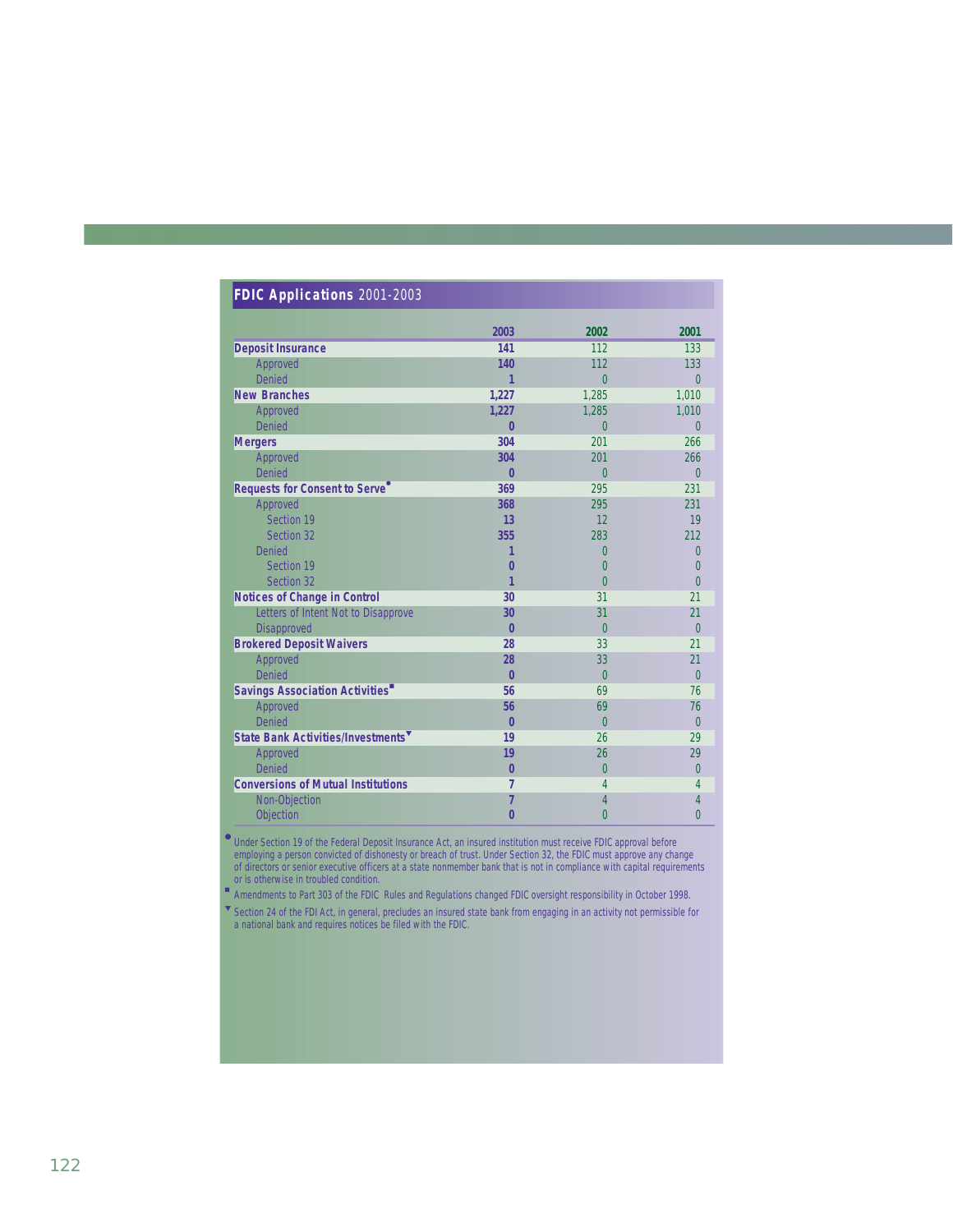| Compliance, Enforcement and Other Related Legal Actions 2001-2003                                                                                           |                |                |                |
|-------------------------------------------------------------------------------------------------------------------------------------------------------------|----------------|----------------|----------------|
|                                                                                                                                                             | 2003           | 2002           | 2001           |
| <b>Total Number of Actions Initiated by the FDIC</b>                                                                                                        | 174            | 162            | 144            |
| <b>Termination of Insurance</b>                                                                                                                             |                |                |                |
| <b>Involuntary Termination</b><br>Sec. 8a For Violations, Unsafe/Unsound Practices or Condition<br><b>Voluntary Termination</b>                             | $\bf{0}$       | $\Omega$       | $\Omega$       |
| Sec.8a By Order Upon Request                                                                                                                                | $\bf{0}$       | $\Omega$       | $\Omega$       |
| Sec.8p No Deposits                                                                                                                                          | 5              | 7              | $\overline{4}$ |
| Sec.8q Deposits Assumed                                                                                                                                     | 12             | 7              | 6              |
| Sec. 8b Cease-and-Desist Actions                                                                                                                            |                |                |                |
| Notices of Charges Issued                                                                                                                                   | $\overline{2}$ | $\overline{4}$ | 3              |
| <b>Consent Orders</b>                                                                                                                                       | 33             | 44             | 33             |
| Sec. 8e Removal/Prohibition of Director or Officer                                                                                                          |                |                |                |
| Notices of Intention to Remove/Prohibit                                                                                                                     | 4              | $\overline{4}$ | $\overline{4}$ |
| <b>Consent Orders</b>                                                                                                                                       | 31             | 15             | 11             |
| Sec. 8g Suspension/Removal When Charged With Crime                                                                                                          | $\bf{0}$       | $\Omega$       | $\Omega$       |
| <b>Civil Money Penalties Issued</b>                                                                                                                         |                |                |                |
| Sec.7a Call Report Penalties                                                                                                                                | $\bf{0}$       | 1              | $\overline{4}$ |
| Sec.8i Civil Money Penalties                                                                                                                                | 55             | 65             | 71             |
| Sec. 10c Orders of Investigation                                                                                                                            | 20             | 7              | $\overline{7}$ |
| Sec. 19 Denials of Service After Criminal Conviction                                                                                                        | 0              | $\Omega$       | $\theta$       |
| Sec. 32 Notices Disapproving Officer/Director's Request for Review 1                                                                                        |                | $\Omega$       | $\Omega$       |
| <b>Truth in Lending Act Reimbursement Actions</b>                                                                                                           |                |                |                |
| Denials of Requests for Relief                                                                                                                              | $\bf{0}$       | $\Omega$       | 1              |
| <b>Grants of Relief</b>                                                                                                                                     | $\bf{0}$       | $\Omega$       | $\Omega$       |
| Banks Making Reimbursement                                                                                                                                  | 96             | 106            | 189            |
| Suspicious Activity Reports (Open and closed institutions) <sup>"</sup>                                                                                     | 62,179         | 42,123         | 28,750         |
| <b>Other Actions Not Listed</b>                                                                                                                             | 11             | 8              | $\Omega$       |
| Two actions included Sec.8 (c) temporary orders.                                                                                                            |                |                |                |
| These actions do not constitute the initiation of a formal enforcement action and, therefore, are not included in the total<br>number of actions initiated. |                |                |                |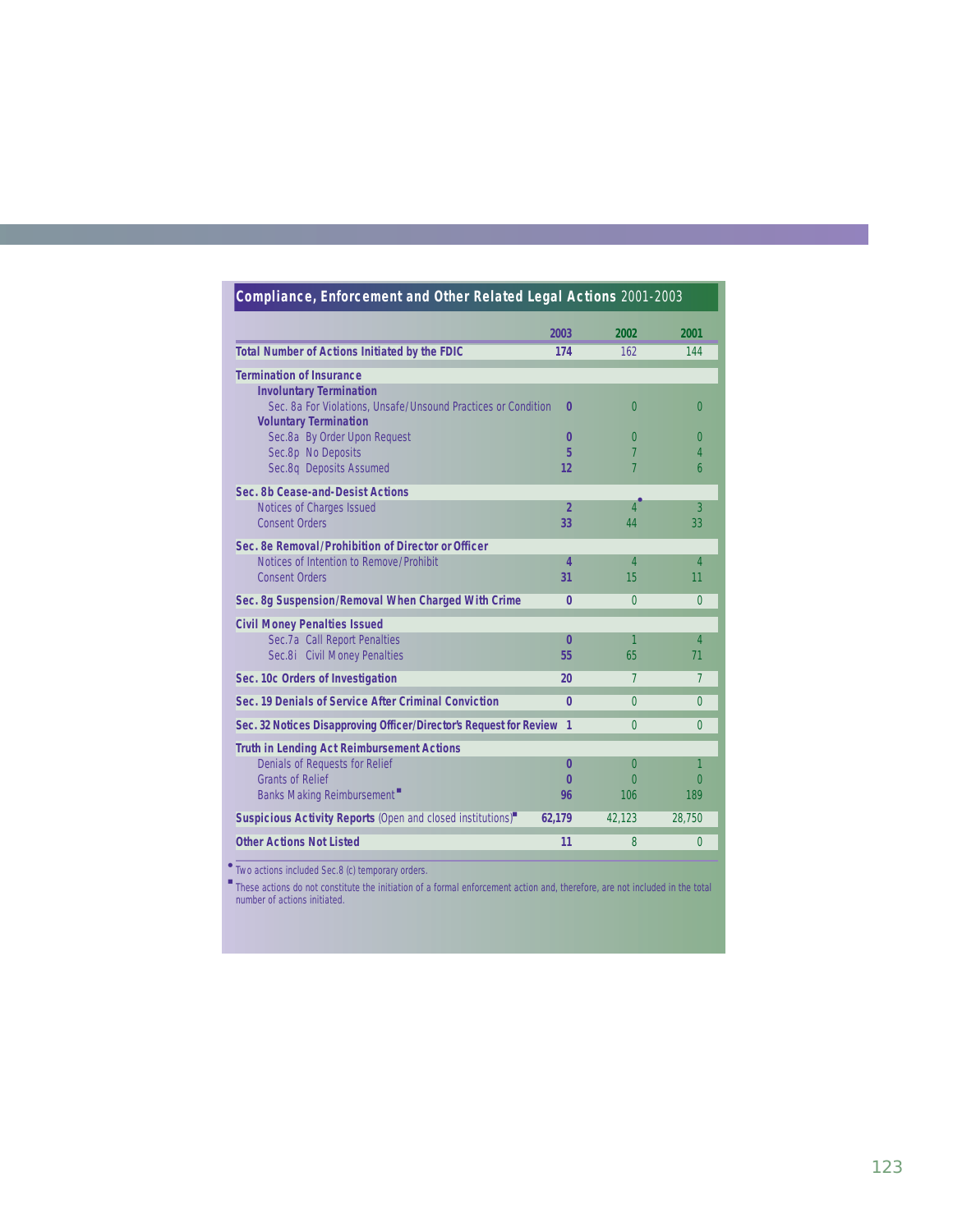On December 9, 2003, the U.S.Senate confirmed Thomas J. Curry, Commissioner of Banks for the Massachusetts Division of Banks, to be a member of the Board of Directors of the FDIC for a six-year term. On January 12, 2004, Mr. Curry was sworn in and the FDIC has a full five-member Board. for the first time since September 1998.

## **Appendix B– More About the FDIC**

## **FDIC Board of Directors**

Donald E. Powell, Chairman (seated), John M. Reich, John D. Hawke, Jr., James E. Gilleran (standing, left to right)



#### **Donald E. Powell**

Don Powell was sworn in as the 18th Chairman of the FDIC in August 2001. During his tenure he has worked to maintain the FDIC's reputation of excellence while positioning the organization to meet the needs of a rapidly evolving banking industry.

Prior to being named Chairman of the FDIC by President George W. Bush, Mr. Powell – a life-long Texan – was President and CEO of The First National Bank of Amarillo, where he started his banking career in 1971.

In addition to his professional experience as a banker, Mr. Powell has served on numerous boards at universities, civic associations, hospitals and charities.

Of note, Mr. Powell has served as the Chairman of the Board of Regents of the Texas A&M University System, which has more than 90,000 students, the Chairman of the Amarillo Chamber of Commerce, and currently serves on the Advisory Board of the George Bush School of Government and Public Service.

Mr. Powell has also served on the Board of many other nonprofit, public and community organizations, including the United Way, the Harrington Regional Medical Center, the City of Amarillo Housing Board, and a number of other educational institutions.

He received his B.S. in economics from West Texas State University and is a graduate of The Southwestern Graduate School of Banking at Southern Methodist University.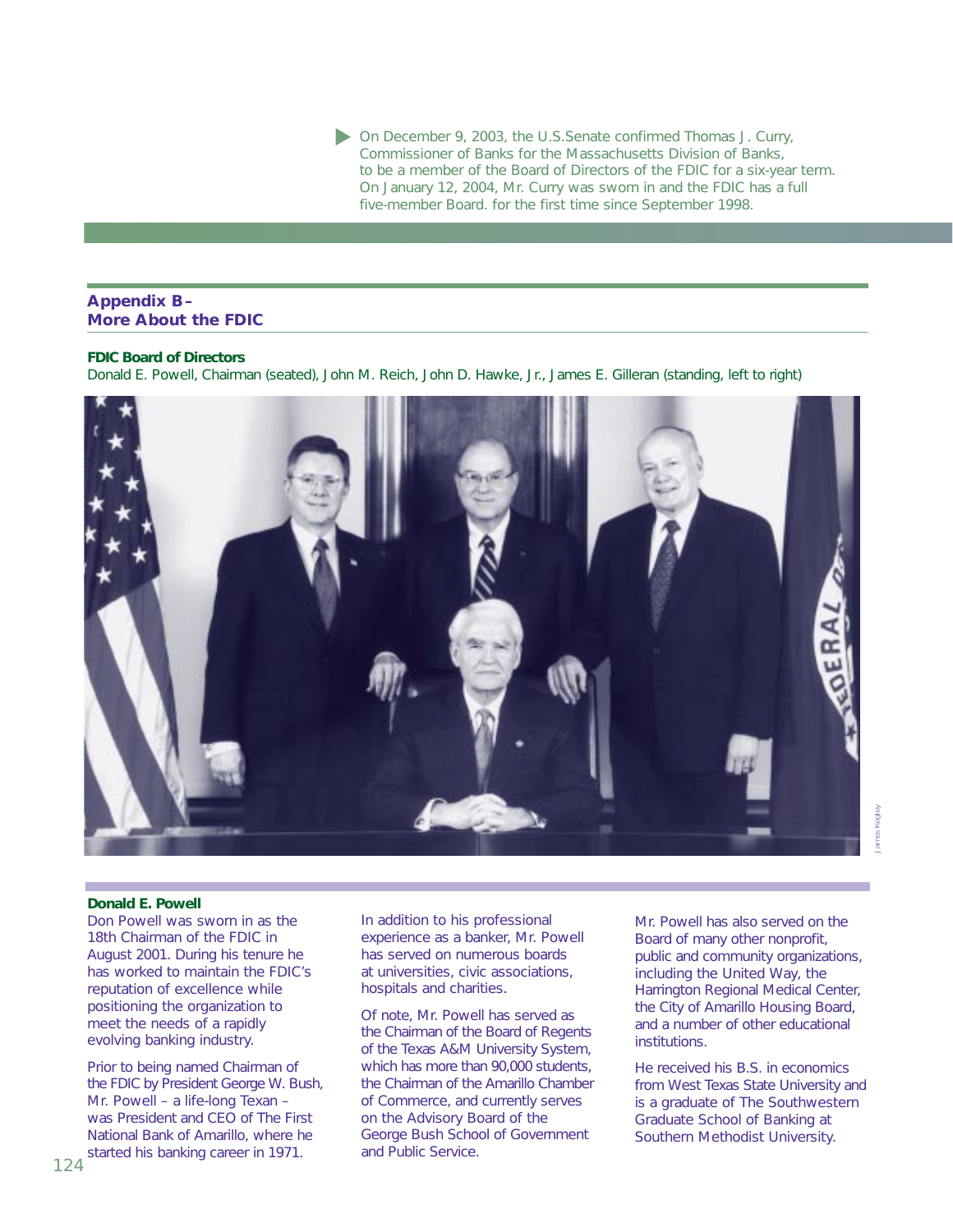#### **John M. Reich**

Mr. Reich became Vice Chairman of the FDIC Board of Directors on November 15, 2002, and has served as a Board member since January 16, 2001. Following Chairman Donna Tanoue's resignation in July 2001 and until Mr. Powell took office in August 2001, Mr. Reich was Acting Chairman of the FDIC.

Mr. Reich enjoyed a 23-year career as a community banker in Illinois and Florida, the last 10 years of which were as President and CEO of the National Bank of Sarasota, Sarasota, FL.

Before joining the FDIC, Mr. Reich served for 12 years on the staff of U.S. Senator Connie Mack (R-FL). From 1998 through 2000, he was Senator Mack's Chief of Staff, directing and overseeing all of the Senator's offices and committee activities, including the Senate Banking Committee.

Mr. Reich's substantial community service includes serving as Chairman of the Board of Trustees of a public hospital facility in Ft. Myers, FL, and Chairman of the Board of Directors of the Sarasota Family YMCA. He has also served as a Board member for a number of civic organizations, and was active for many years in youth baseball programs.

Mr. Reich holds a B.S. degree from Southern Illinois University and an M.B.A. from the University of South Florida. He is also a graduate of Louisiana State University's School of Banking of the South.

## **John D. Hawke, Jr.**

Mr. Hawke was sworn in as the 28th Comptroller of the Currency on December 8, 1998. After serving 10 months under a recess appointment, he was sworn in for a full five-year term on October 13, 1999. As Comptroller, Mr. Hawke serves as an FDIC Board member.

Prior to his appointment as Comptroller, Mr. Hawke served for three and a half years as Under Secretary of the Treasury for Domestic Finance. Before joining Treasury, Mr. Hawke was a senior partner at the Washington, DC, law firm of Arnold & Porter, where he began as an associate in 1962. While there, he headed the financial institutions practice, and from 1987 to 1995, served as the firm's Chairman. In 1975, he left the firm to serve as General Counsel to the Board of Governors of the Federal Reserve System, returning in 1978.

Mr. Hawke graduated from Yale University in 1954 with a B.A. in English. From 1955 to 1957, he served on active duty with the U.S. Air Force. After graduating in 1960 from Columbia University School of Law, where he was Editor-in-Chief of the Columbia Law Review, Mr. Hawke was a law clerk for Judge E. Barrett Prettyman on the U.S. Court of Appeals for the District of Columbia Circuit. From 1961 to 1962, he served as counsel to the Select Subcommittee on Education in the House of Representatives.

From 1970 to 1987, Mr. Hawke taught courses on federal regulation of banking at Georgetown University Law Center. He has also taught courses on bank acquisitions and financial regulation, and served as the Chairman of the Board of Advisors of the Morin Center for Banking Law Studies in Boston. Mr. Hawke has written extensively on matters relating to the regulation of financial institutions.

#### **James E. Gilleran**

Mr. Gilleran became Director of the Office of Thrift Supervision (OTS) on December 7, 2001. As OTS Director, Mr. Gilleran is also an FDIC Board member.

Mr. Gilleran was Chairman and CEO of the Bank of San Francisco from October 1994 until December 2000. From 1989 to 1994, he was the California State Banking Superintendent. He served as Chairman of the Conference of State Bank Supervisors (CSBS) from 1993 to 1994, and was a member of the CSBS's Bankers Advisory Council until 2000.

Prior to his service as the California Banking Superintendent, Mr. Gilleran was managing partner of the Northern California practice of the public accounting firm KPMG Peat Marwick. Before serving as managing partner, he was in charge of KPMG's banking practice in the western region of the U.S. He was with KPMG from 1958 through 1987.

Mr. Gilleran has also been involved in a number of educational, civic and charitable organizations, including serving as Chairman of both the American Red Cross of the San Francisco Bay Area and the Metropolitan YMCA.

Mr. Gilleran is a certified public accountant and a member of the American Institute of CPAs. He graduated from Pace University in 1955, and received his law degree from Northwestern California University in 1996.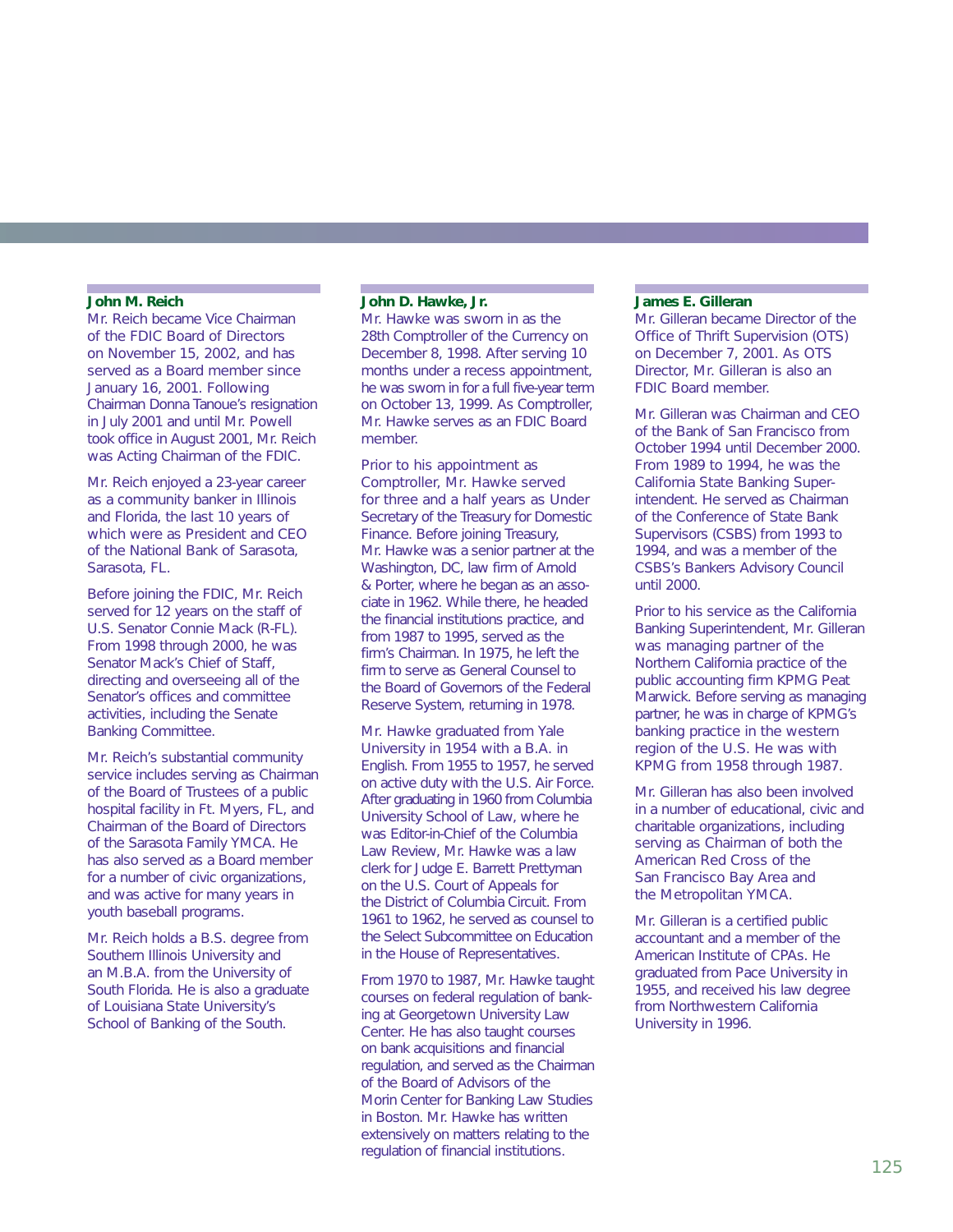# **FDIC Organization Chart/Officials**



**Ombudsman** Cottrell L. Webster Ombudsman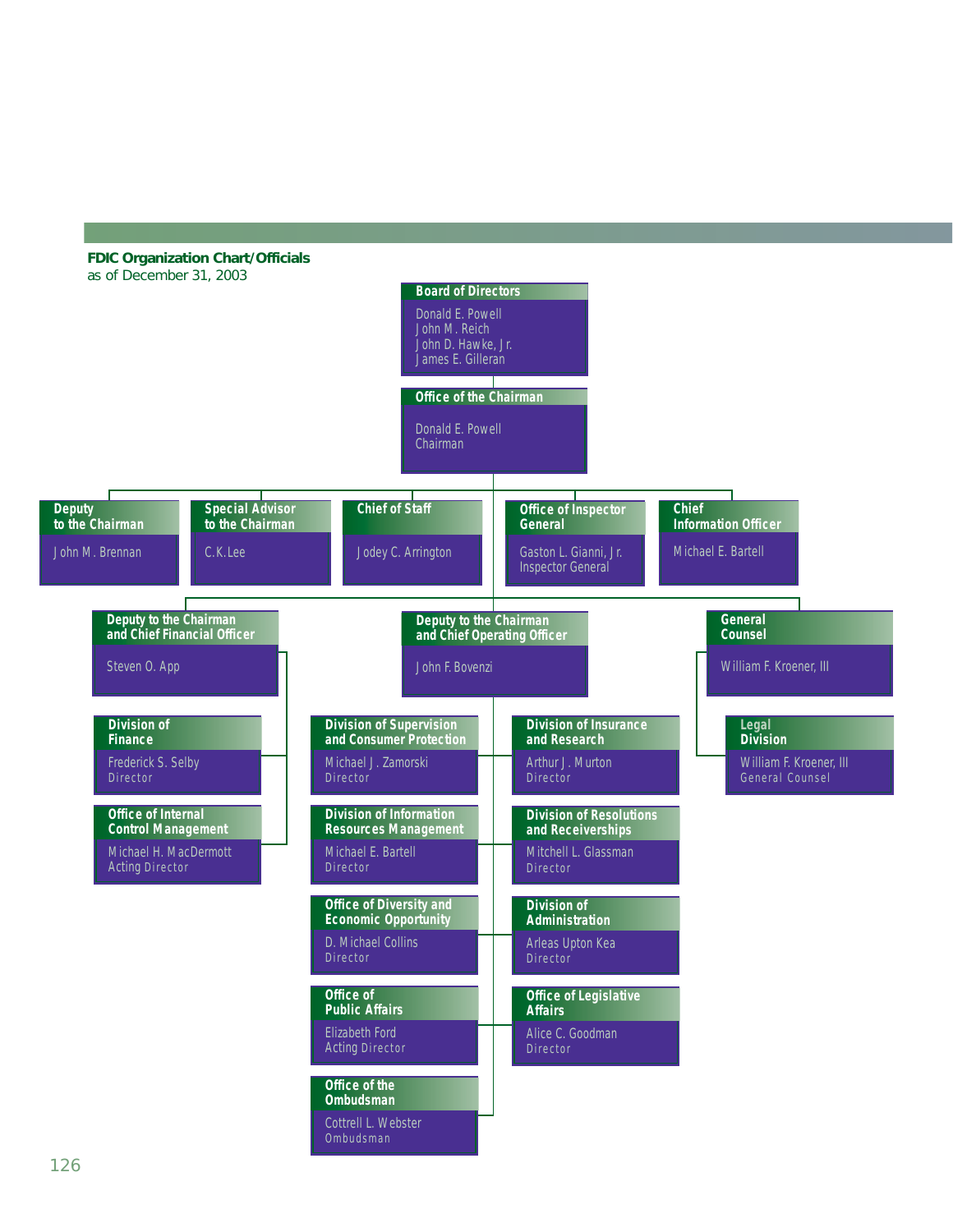# **Corporate Staffing**



Note:

All staffing totals reflect year-end balances.

The Resolution Trust Corporation (RTC) was fully staffed with FDIC employees and, until February 1992, the RTC was managed by the FDIC Board of Directors. Upon the RTC's sunset at year-end 1995, all of its remaining workload and employees were transferred to the FDIC.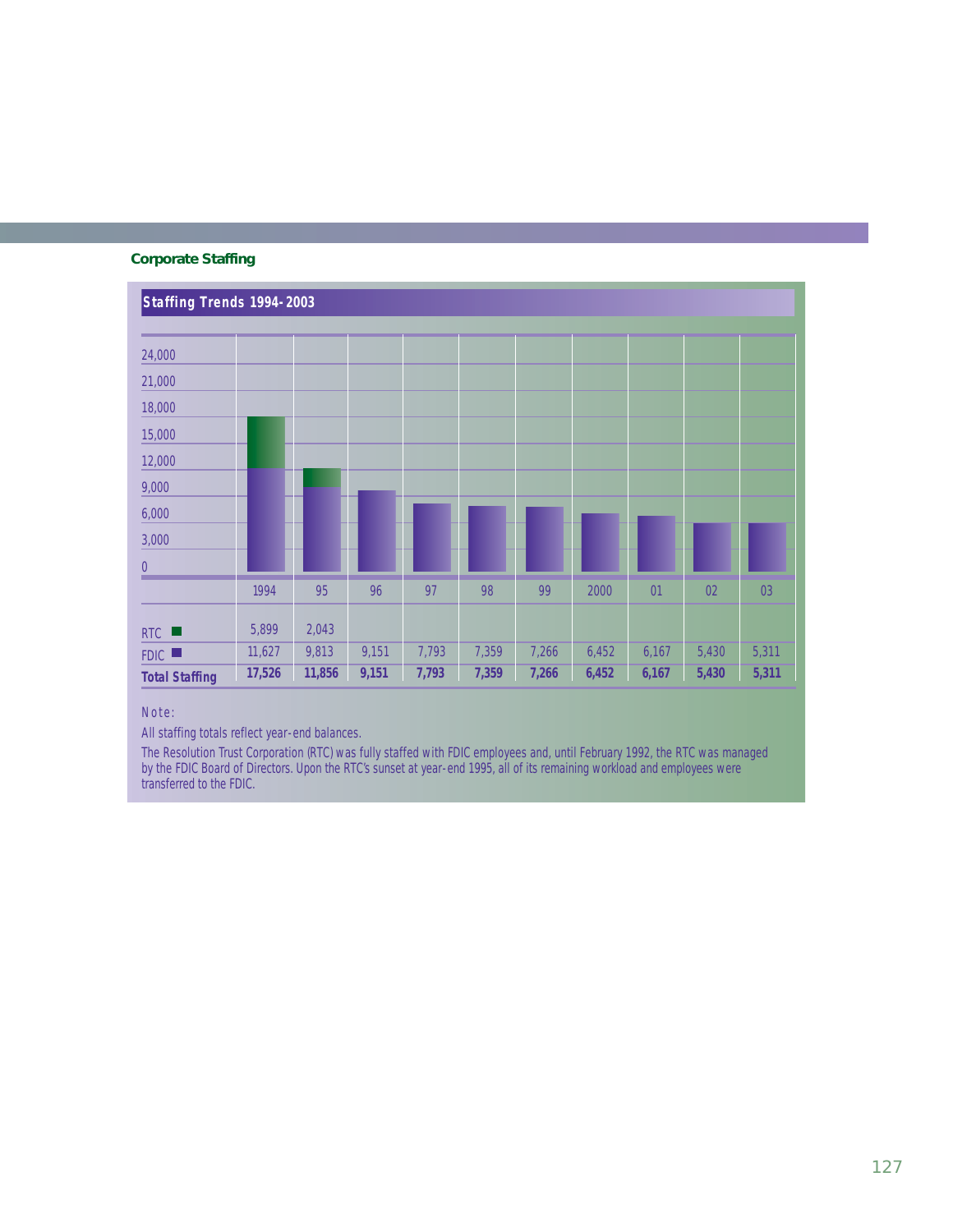|                                                 | <b>Total</b> |                | Washington |          | <b>Regional/Field</b> |          |
|-------------------------------------------------|--------------|----------------|------------|----------|-----------------------|----------|
|                                                 | 2003         | 2002           | 2003       | 2002     | 2003                  | 2002     |
| <b>Executive Offices</b>                        | 41           | 45             | 40         | 44       |                       |          |
| Division of Supervision and Consumer Protection | 2,797        | 2,811          | 188        | 176      | 2,609                 | 2,635    |
| Division of Resolutions and Receiverships       | 520          | 522            | 100        | 111      | 420                   | 411      |
| Legal Division                                  | 506          | 524            | 315        | 317      | 191                   | 207      |
| <b>Division of Finance</b>                      | 205          | 229            | 205        | 229      | $\bf{0}$              | $\Omega$ |
| Division of Information Resources Management    | 391          | 412            | 331        | 349      | 60                    | 63       |
| Division of Insurance and Research              | 186          | 187            | 156        | 157      | 30                    | 30       |
| Division of Administration                      | 424          | 475            | 281        | 321      | 143                   | 154      |
| <b>Office of Inspector General</b>              | 150          | 158            | 107        | 114      | 43                    | 44       |
| Office of Diversity and Economic Opportunity    | 33           | 34             | 33         | 34       | 0                     | $\Omega$ |
| Office of the Ombudsman                         | 18           | 16             | 15         | 13       | 3                     | 3        |
| <b>Office of Internal Control Management</b>    | 14           | 17             | 14         | 17       | $\bf{0}$              | $\Omega$ |
| Corporate University <sup>v</sup>               | 26           | $\overline{0}$ | 26         | $\Omega$ | $\bf{0}$              | $\Omega$ |
| <b>Total</b>                                    | 5,311        | 5,430          | 1,811      | 1,882    | 3,500                 | 3,548    |

Includes the Offices of the Chairman, Vice Chairman, Director (Appointive), Chief Operating Officer, Chief Financial Officer, Chief Information Officer, Legislative Affairs, and Public Affairs. ●

Corporate University was established on February 3, 2003. The Corporate training function was previously in the Division of Administration. ▼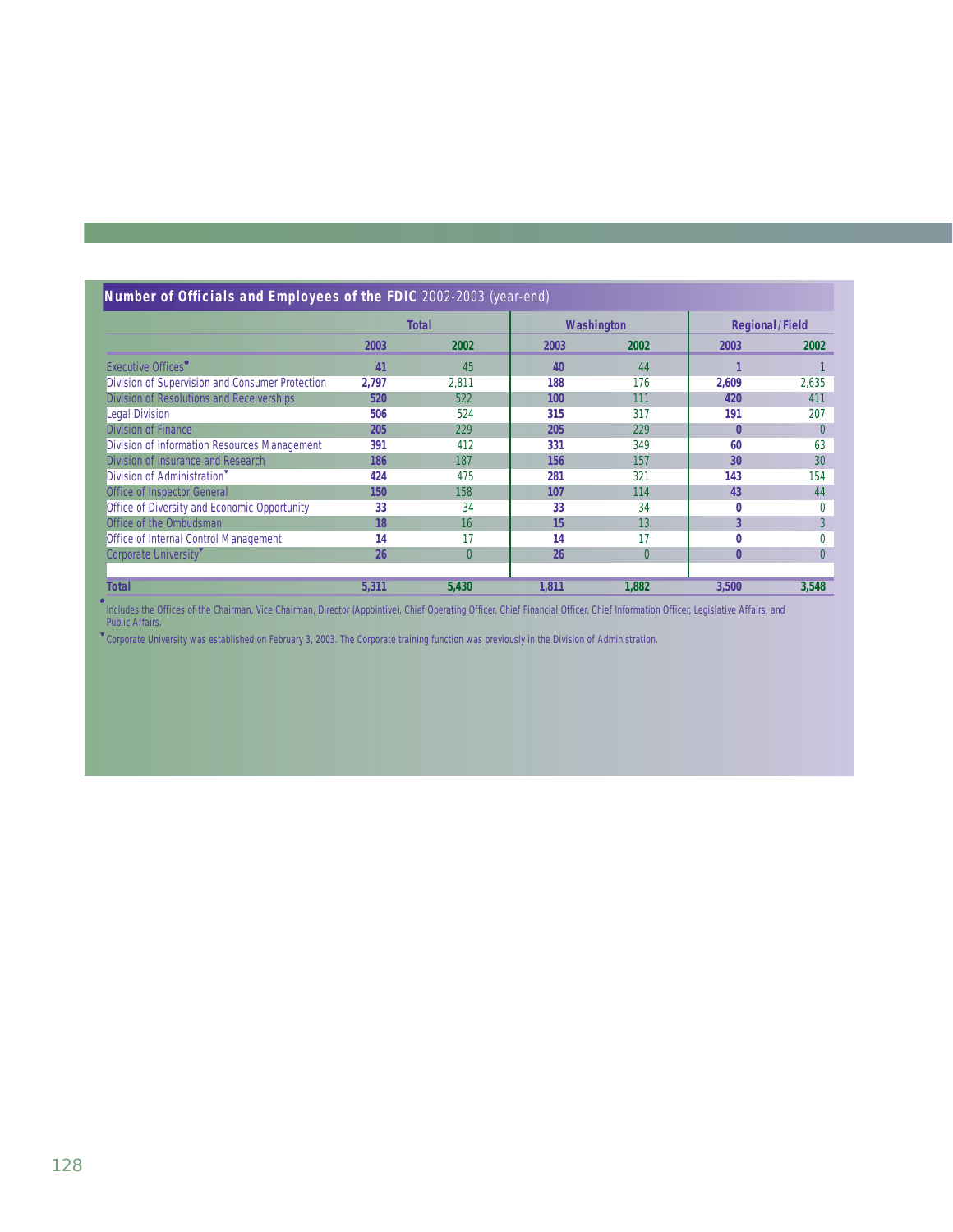### **Sources of Information**

#### **Home Page on the Internet**

### **www.fdic.gov**

A wide range of banking, consumer and financial information is available on the FDIC's Internet home page. This includes the FDIC's Electronic Deposit Insurance Estimator, "EDIE," which estimates an individual's deposit insurance coverage; the Institution Directory, financial profiles of FDIC-insured institutions; Community Reinvestment Act evaluations and ratings for institutions supervised by the FDIC; Call Reports, banks' reports of condition and income; and *Money Smart,* a training program to help adults outside the financial mainstream enhance their money management skills and create positive banking relationships. Readers also can access a variety of consumer pamphlets, FDIC press releases, speeches and other updates on the agency's activities, as well as corporate databases and customized reports of FDIC and banking industry information.

# **FDIC Call Center Phone: 877-275-3342 (877-ASK FDIC) 202-736-0000 Hearing**

**Impaired: 800-925-4618**

The FDIC Call Center in Washington, DC, is the primary telephone point of contact for general questions from the banking community and the public. The Call Center directly, or in concert with other FDIC subject matter experts, responds to questions about deposit insurance and other consumer issues and concerns, as well as questions about FDIC programs and activities. The Call Center also makes referrals to other federal and state agencies as needed. Hours of operation are 8:00 a.m. to 8:00 p.m. Eastern Time. Information is also available in Spanish. Recorded information about deposit insurance and other topics is available 24 hours a day at the same telephone number.

# **Public Information Center 801 17th Street, NW Room 100 Washington, DC 20434 Phone: 877-275-3342 (877-ASK FDIC) 202-416-6940 Fax: 202-416-2076 E-mail: publicinfo@fdic.gov**

FDIC publications, press releases, speeches and Congressional testimony, directives to financial institutions, policy manuals and other documents are available on request or by subscription through the Public Information Center. These documents include the *Quarterly Banking Profile, Statistics on Banking, Summary of Deposits* and a variety of consumer pamphlets.

| Office of the Ombudsman<br>550 17th Street, NW<br>Washington, DC 20429 |                                              |  |
|------------------------------------------------------------------------|----------------------------------------------|--|
|                                                                        | Phone: 877-275-3342<br><b>(877-ASK FDIC)</b> |  |
| Fax:                                                                   | 202-942-3040, or<br>202-942-3041             |  |
|                                                                        | E-mail: ombudsman@fdic.gov                   |  |

The Office of the Ombudsman responds to inquiries about the FDIC in a fair, impartial and timely manner. It researches questions and complaints from bankers and the public. The office also recommends ways to improve FDIC operations, regulations and customer service.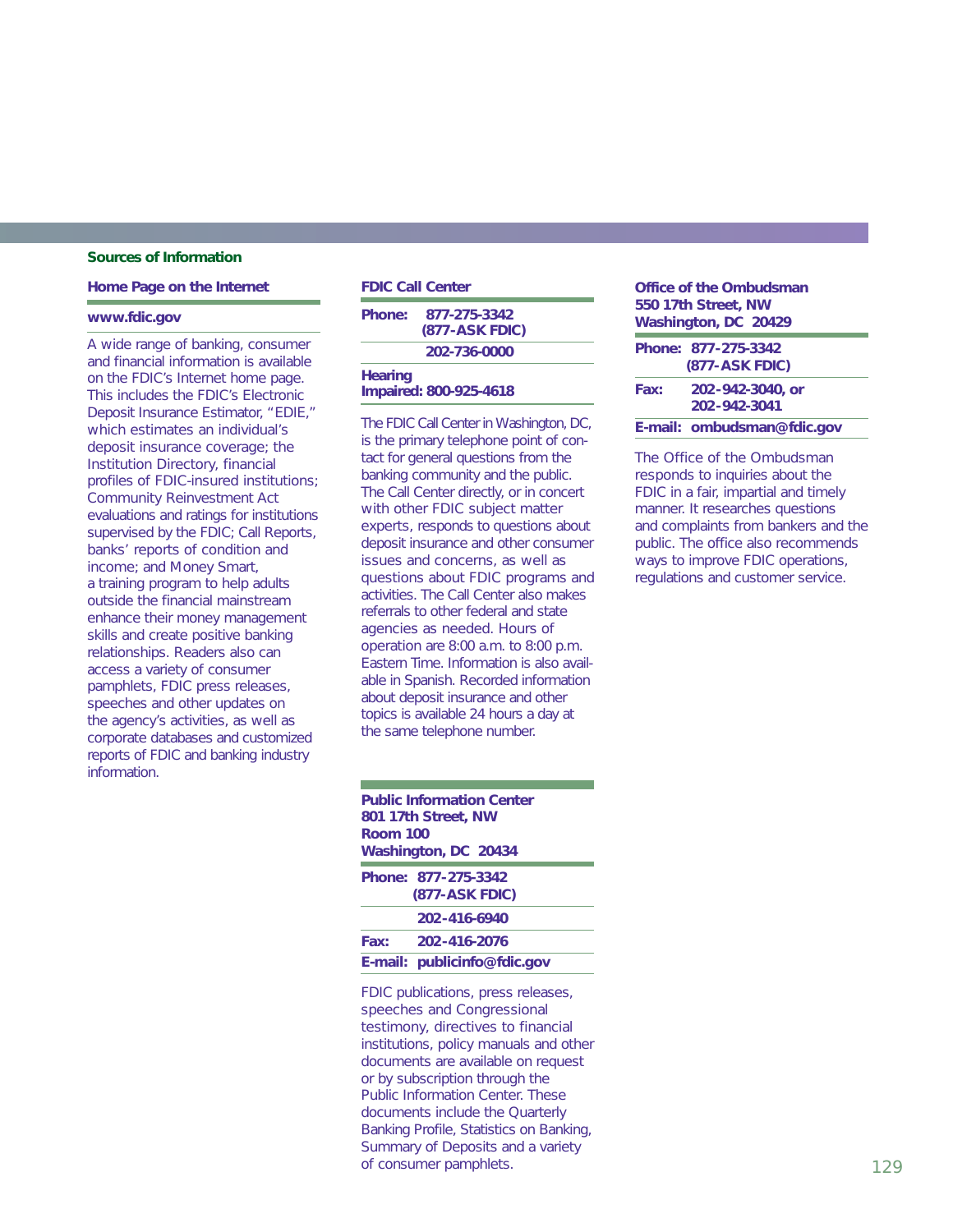### **Regional and Area Offices**

| <b>Atlanta Regional Office</b>                                                 |                           |  |
|--------------------------------------------------------------------------------|---------------------------|--|
| 10 Tenth Street, NE<br>Suite 800<br>Atlanta, Georgia 30309<br>$(678)$ 916-2200 |                           |  |
| Alabama<br>Florida<br>Georgia<br>North Carolina<br>South Carolina              | Virginia<br>West Virginia |  |

# **Chicago Regional Office**

500 West Monroe Street Suite 3500 Chicago, Illinois 60661 (312) 382-7500

Illinois Wisconsin Indiana Kentucky **Michigan** Ohio

# **Dallas Regional Office**

1910 Pacific Avenue Suite 1900 Dallas, Texas 75201 (214 ) 754-0098

Colorado New Mexico Oklahoma Texas

## **Memphis Area Office**

5100 Poplar Avenue Suite 1900 Memphis, Tennessee 38137 (901) 685-1603

Arkansas Louisiana **Mississippi** Tennessee

### **Kansas City Regional Office**

2345 Grand Boulevard Suite 1200 Kansas City, Missouri 64108 (816) 234-8000

Minnesota Missouri Nebraska

Iowa North Dakota<br>
Kansas South Dakota South Dakota

# **New York Regional Office**

20 Exchange Place 4th Floor New York, New York 10005 (917) 320-2500

District of Columbia Virgin Islands **Maryland** New Jersey New York **Pennsylvania** 

Delaware Puerto Rico

**Boston Area Office**

15 Braintree Hill Office Park Suite 100 Braintree, Massachusetts 02184 (781) 794-5500

**Connecticut** Maine **Massachusetts** New Hampshire Rhode Island Vermont

### **San Francisco Regional Office**

25 Ecker Street Suite 2300 San Francisco, California 94105 (415) 546-0160

| Alaska     | Montana    |
|------------|------------|
| Arizona    | Nevada     |
| California | Oregon     |
| Guam       | Utah       |
| Hawaii     | Washington |
| Idaho      | Wyoming    |
|            |            |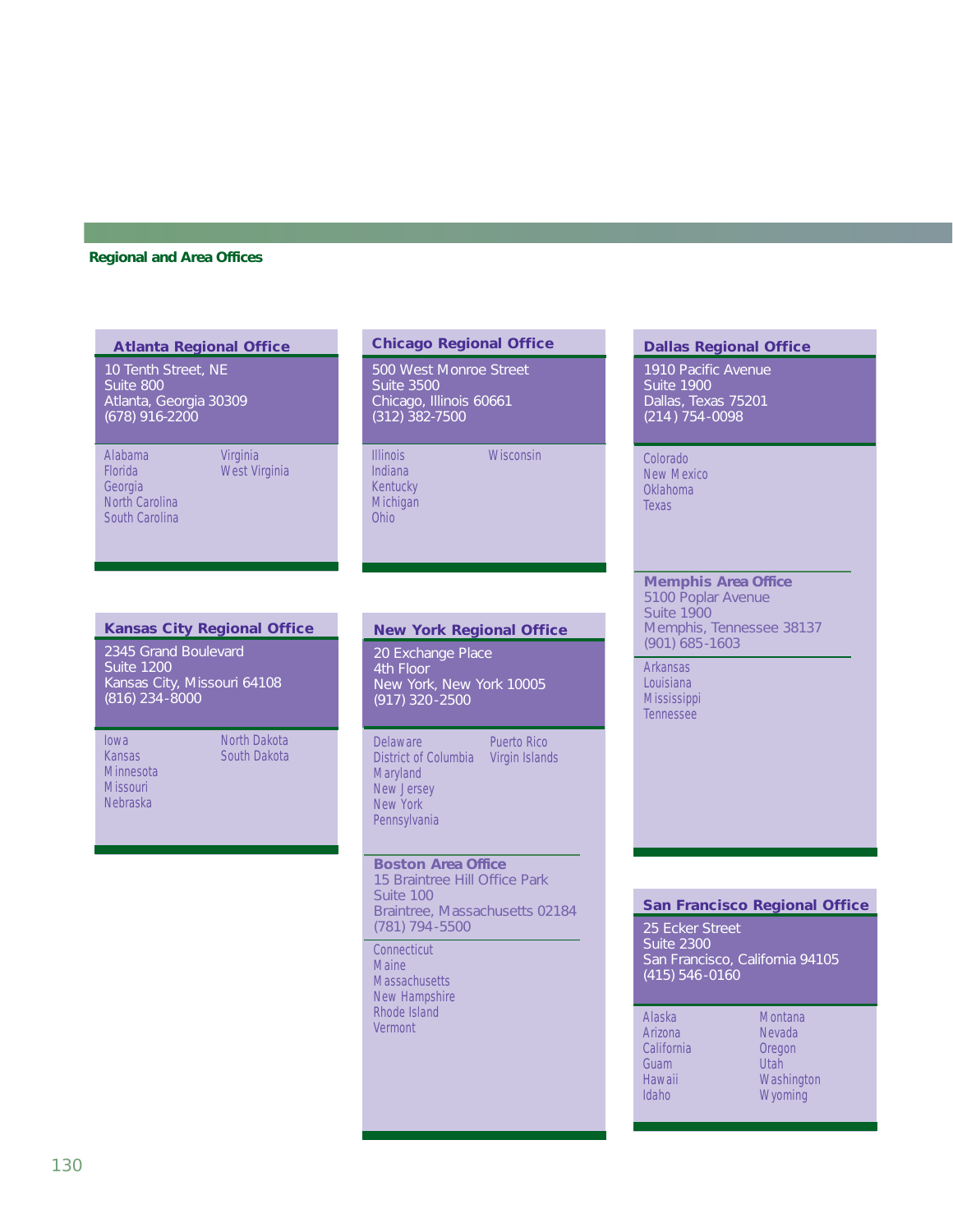# **Appendix C – Office of Inspector General's Assessment of the Management and Performance Challenges Facing the FDIC**

The following chart shows the FDIC's most significant management and performance challenges as identified by the Office of Inspector General (OIG):

|                | Challenge                                                                     | <b>Brief Description</b>                                                                                                                                                                                                                                                                                                                                                                                                                                                                                                                                                                                                                                                                                                                                                                      |
|----------------|-------------------------------------------------------------------------------|-----------------------------------------------------------------------------------------------------------------------------------------------------------------------------------------------------------------------------------------------------------------------------------------------------------------------------------------------------------------------------------------------------------------------------------------------------------------------------------------------------------------------------------------------------------------------------------------------------------------------------------------------------------------------------------------------------------------------------------------------------------------------------------------------|
| 1              | <b>Adequacy of Corporate Governance</b><br>in Insured Depository Institutions | Corporate governance is generally defined as the fulfillment of the broad<br>stewardship responsibilities entrusted to the Board of Directors, Officers,<br>and external and internal auditors of a corporation. A number of well-publicized<br>announcements of business failures, including financial institution failures,<br>have raised questions about the credibility of accounting practices and<br>oversight in the United States. These recent events have increased public<br>concern regarding the adequacy of corporate governance and, in part,<br>prompted passage of the Sarbanes-Oxley Act of 2002. The public's<br>confidence in the nation's financial system can be shaken by deficiencies<br>in the adequacy of corporate governance in insured depository institutions. |
| $\overline{2}$ | <b>Protection of Consumer Interests</b>                                       | The FDIC's mission is to maintain public confidence in the nation's financial<br>system. The availability of deposit insurance to protect consumer interests<br>is a very visible way in which the FDIC accomplishes this mission. However,<br>the FDIC also serves as an advocate for consumers through its oversight<br>of a variety of statutory and regulatory requirements aimed at protecting<br>consumers from unfair and unscrupulous banking practices. The FDIC is<br>legislatively mandated to enforce various statutes and regulations regarding<br>consumer protection and civil rights with respect to state-chartered,<br>nonmember banks and to encourage community investment initiatives<br>by these institutions.                                                          |
| 3              | <b>Management and Analysis of Risks</b><br>to the Insurance Funds             | A primary goal of the FDIC under its insurance program is to ensure that its<br>deposit insurance funds do not require resuscitation by the U.S. Treasury.<br>Achieving this goal is a considerable challenge, given that the FDIC directly<br>supervises only a portion of the insured depository institutions. The<br>identification of risks to non-FDIC supervised institutions requires effective<br>communication and coordination with the other federal banking agencies.<br>The FDIC engages in an ongoing process of proactively identifying risks<br>to the deposit insurance funds and adjusting the risk-based deposit insurance<br>premiums charged to the institutions.                                                                                                        |
| 4              | <b>Effectiveness of Resolution</b><br>and Receivership Activities             | One of the FDIC's most important corporate responsibilities is planning<br>and efficiently handling the franchise marketing of failing FDIC-insured<br>institutions and providing prompt, responsive and efficient resolution<br>of failed financial institutions. These activities maintain confidence and<br>stability in our financial system.                                                                                                                                                                                                                                                                                                                                                                                                                                             |
| 5              | <b>Management of Human Capital</b>                                            | Human capital issues pose significant elements of risk that interweave<br>all the management and performance challenges facing the FDIC. The<br>Corporation must work to fill key vacancies in a timely manner, engage<br>in careful succession planning, and continue to conserve and replenish<br>the institutional knowledge and expertise that has guided the organization<br>over the past years.                                                                                                                                                                                                                                                                                                                                                                                        |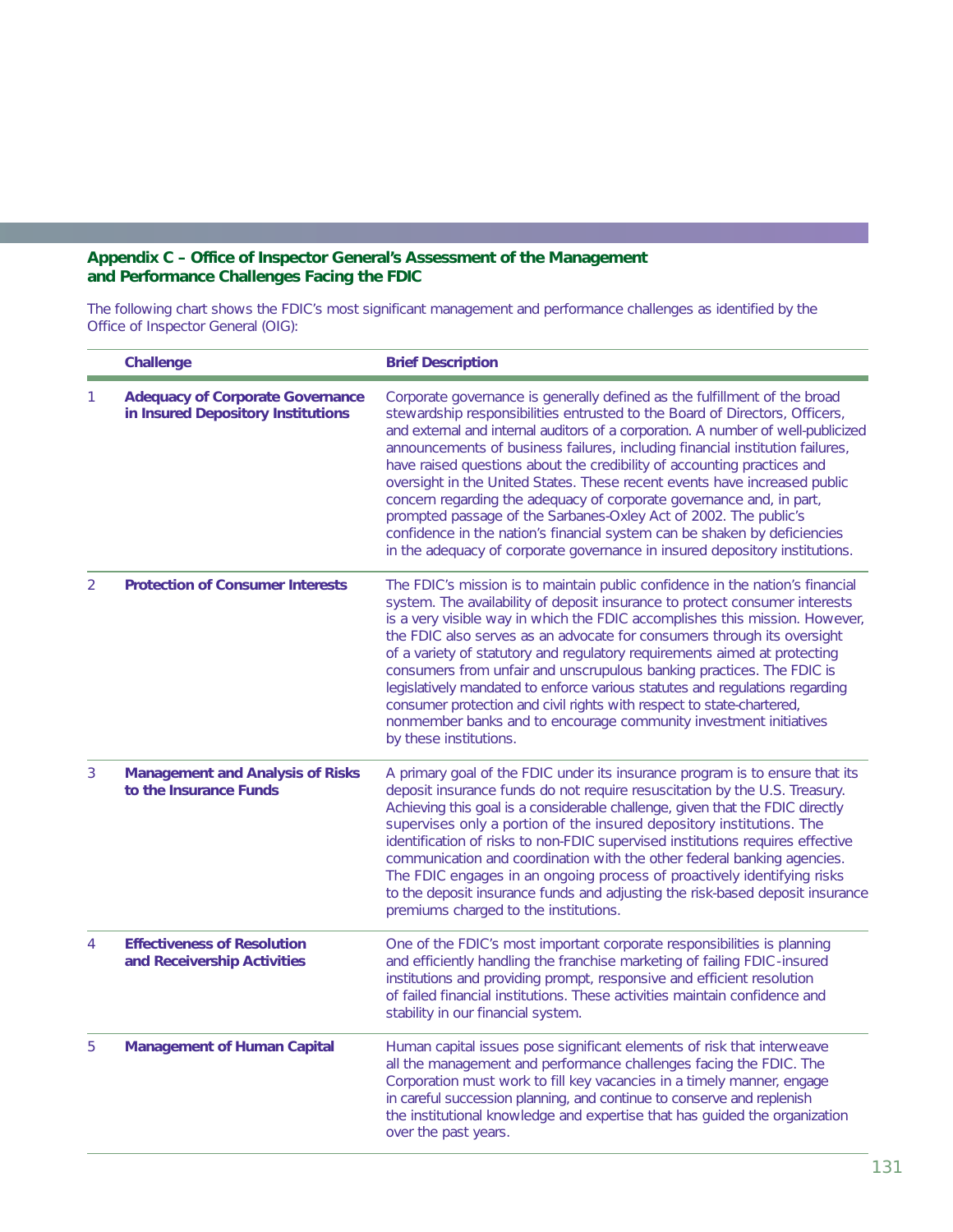## **Appendix C – Office of Inspector General's Assessment of the Management and Performance Challenges Facing the FDIC** (continued)

|    | Challenge                                                                            | <b>Brief Description</b>                                                                                                                                                                                                                                                                                                                                                                                                                                                                                                                                                                                                                                                                                                                                                                                                                            |
|----|--------------------------------------------------------------------------------------|-----------------------------------------------------------------------------------------------------------------------------------------------------------------------------------------------------------------------------------------------------------------------------------------------------------------------------------------------------------------------------------------------------------------------------------------------------------------------------------------------------------------------------------------------------------------------------------------------------------------------------------------------------------------------------------------------------------------------------------------------------------------------------------------------------------------------------------------------------|
| 6  | <b>Management and Security</b><br>of Information Technology (IT)<br><b>Resources</b> | Information technology (IT) continues to play an increasingly greater role<br>in every aspect of the FDIC's mission. As corporate employees carry out the<br>FDIC's principal business lines of insuring deposits, examining and supervising<br>financial institutions, and managing receiverships, they rely on information<br>and corresponding technology as an essential resource. Information and<br>analysis on banking, financial services and the economy form the basis for<br>the development of public policies and promote public understanding and<br>confidence in the nation's financial system. IT is a critical resource that<br>must be safeguarded.                                                                                                                                                                              |
| 7  | <b>Security of Critical Infrastructure</b>                                           | To effectively protect critical infrastructure, the FDIC's challenge in this<br>area is to implement measures to mitigate risks, plan for and manage<br>emergencies through effective contingency and continuity planning,<br>coordinate protective measures with other agencies, determine resource<br>and organization requirements, and engage in education and awareness<br>activities.                                                                                                                                                                                                                                                                                                                                                                                                                                                         |
| 8  | <b>Management of Major Projects</b>                                                  | The FDIC has engaged in several multi-million dollar projects, such as the<br>New Financial Environment, Central Data Repository, and Seidman Center<br>Phase II Construction. Without effective project management, the FDIC<br>runs the risk that corporate requirements and user needs may not be met<br>in a timely, cost-effective manner.                                                                                                                                                                                                                                                                                                                                                                                                                                                                                                     |
| 9  | <b>Assessment of Corporate</b><br><b>Performance</b>                                 | The Corporation has made significant progress in implementing the<br>Government Performance and Results Act of 1993 and needs to continue<br>to address the challenges of developing more outcome-oriented performance<br>measures, linking performance goals and budgetary resources, implementing<br>processes to verify and validate reported performance data, and addressing<br>crosscutting issues and programs that affect other federal financial institution<br>regulatory agencies.                                                                                                                                                                                                                                                                                                                                                       |
| 10 | <b>Cost Containment and</b><br><b>Procurement Integrity</b>                          | As steward for the Bank Insurance Fund and Savings Association Insurance<br>Fund, the FDIC seeks ways to limit the use of those funds. Therefore the<br>Corporation must continue to identify and implement measures to contain<br>and reduce costs, either through more careful spending or assessing<br>and making changes in business processes to increase efficiency. The<br>Corporation has taken a number of steps to strengthen internal control<br>and effective oversight. However, the OIG's work in this area continues<br>to show that further improvements are necessary to reduce risks such as the<br>consideration of contractor security in acquisition planning, incorporation of<br>information security requirements in FDIC contracts, oversight of contractor<br>security practices, and compliance with billing guidelines. |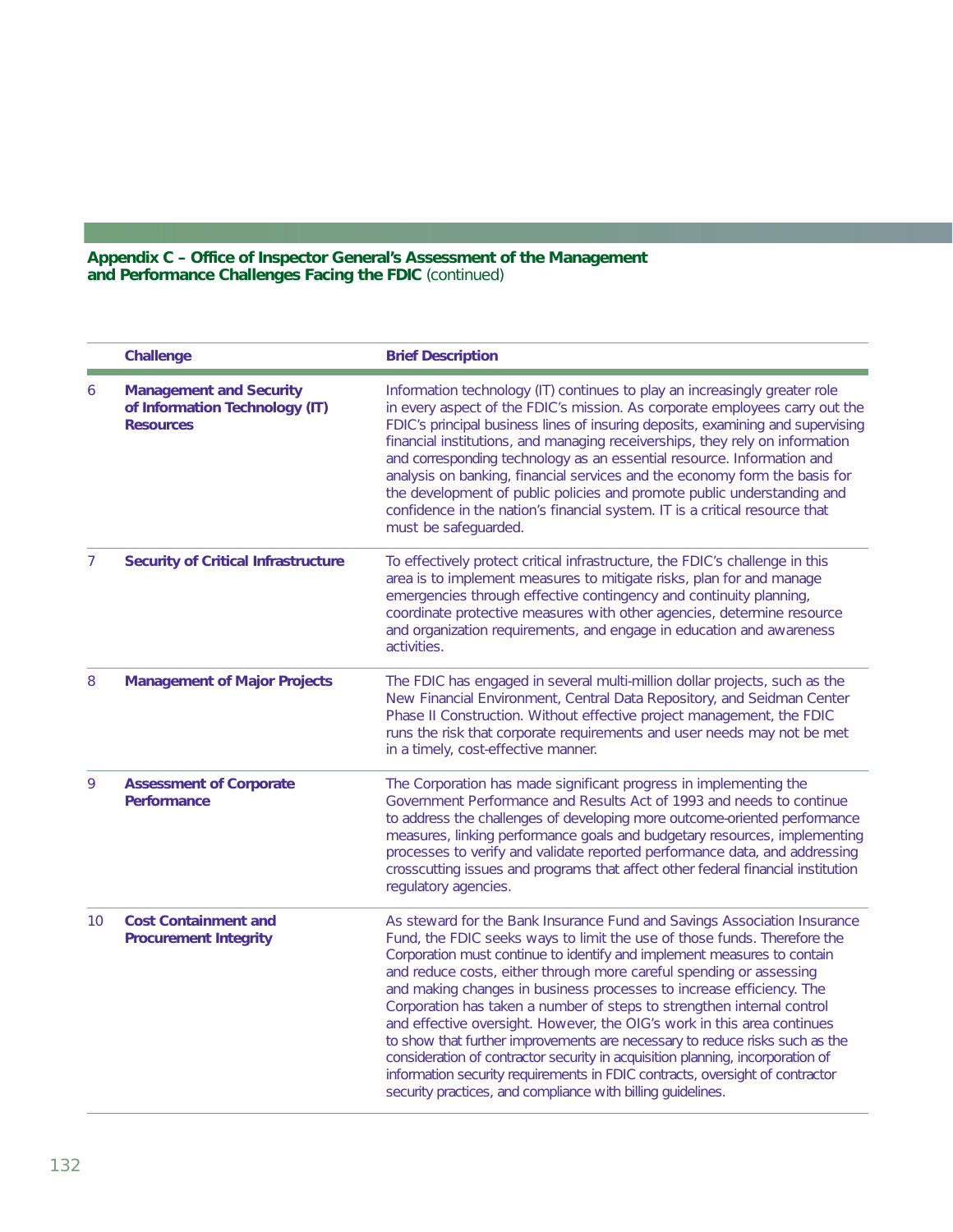# **Glossary of Acronyms**

| A                                                                                                                          |                                                                                                                                                                                                                                                                                                                                                                                                                       |
|----------------------------------------------------------------------------------------------------------------------------|-----------------------------------------------------------------------------------------------------------------------------------------------------------------------------------------------------------------------------------------------------------------------------------------------------------------------------------------------------------------------------------------------------------------------|
| <b>AFS</b>                                                                                                                 | Available-for-Sale                                                                                                                                                                                                                                                                                                                                                                                                    |
| B.<br><b>BIF</b><br>$\mathbf{c}$                                                                                           | <b>Bank Insurance Fund</b>                                                                                                                                                                                                                                                                                                                                                                                            |
| <b>CAMELS</b><br><b>CDR</b><br><b>CFO</b><br><b>CFOA</b><br><b>CIRC</b><br><b>CRA</b>                                      | Capital, Assets, Management, Earnings, Liquidity, Sensitivity<br><b>Central Data Repository</b><br><b>Chief Financial Officer</b><br>Chief Financial Officers Act of 1990<br>Capital Investment Review Committee<br><b>Community Reinvestment Act</b>                                                                                                                                                                 |
| <b>FBIIC</b><br><b>FDIC</b><br><b>FFIEC</b><br><b>FFMIA</b><br><b>FinCEN</b><br><b>FMFIA</b><br><b>FSLIC</b><br><b>FRF</b> | Financial and Banking Information Infrastructure Committee<br><b>Federal Deposit Insurance Corporation</b><br><b>Federal Financial Institutions Examination Council</b><br>Federal Financial Management Improvement Act of 1996<br><b>Financial Crimes Enforcement Network</b><br>Federal Managers' Financial Integrity Act of 1982<br>Federal Savings and Loan Insurance Corporation<br><b>FSLIC Resolution Fund</b> |
| G.<br><b>GAAP</b><br><b>GAO</b><br><b>GPRA</b>                                                                             | <b>Generally Accepted Accounting Principles</b><br>U.S. General Accounting Office<br>Government Performance and Results Act of 1993                                                                                                                                                                                                                                                                                   |
| Ш                                                                                                                          | Information Technology                                                                                                                                                                                                                                                                                                                                                                                                |
| <b>LIDI</b>                                                                                                                | Large Insured Depository Institutions                                                                                                                                                                                                                                                                                                                                                                                 |
| M.<br><b>MERIT</b><br><b>MOU</b>                                                                                           | Maximum Efficiency, Risk-Focused, Institution Targeted<br>Memorandum of Understanding                                                                                                                                                                                                                                                                                                                                 |
| <b>OIG</b>                                                                                                                 | Office of Inspector General                                                                                                                                                                                                                                                                                                                                                                                           |
| $\mathsf{R}^-$<br><b>RIS</b><br><b>RTC</b>                                                                                 | Research Information System<br><b>Resolution Trust Corporation</b>                                                                                                                                                                                                                                                                                                                                                    |
| S.<br><b>SAIF</b>                                                                                                          | Savings Association Insurance Fund                                                                                                                                                                                                                                                                                                                                                                                    |